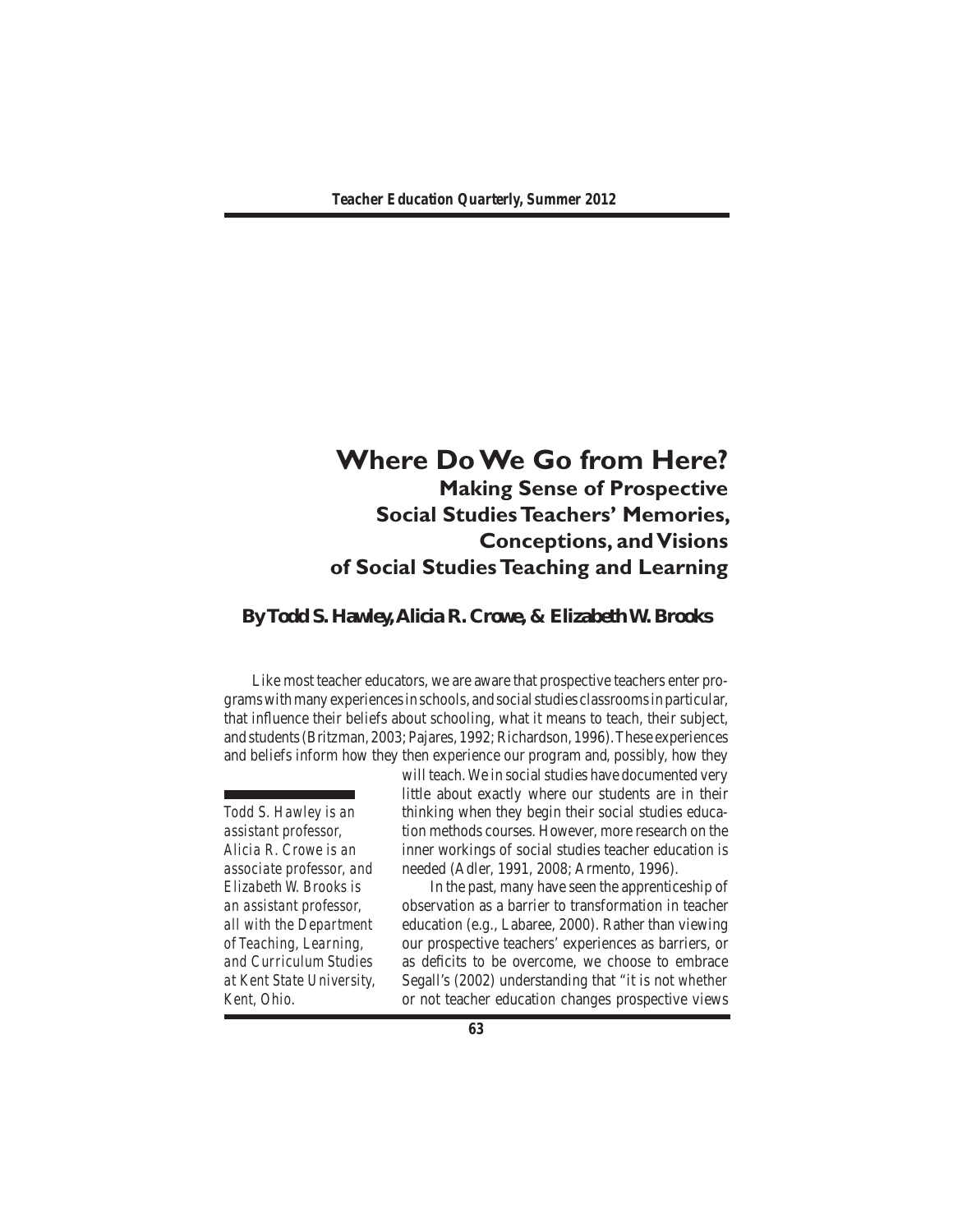about teaching and learning, but rather, how and in what ways it does so" (p. 168). The larger study from which this piece arose was designed to look at these subtle changesteachers make in our program. In this article we report on our examination of their memories and visions of social studies education as a way to see what they bring from their apprenticeships of observations.

### **Theoretical Framework**

 Theoretically our study is situated in two related discourses: social studies teacher education and learning to teach as an apprenticeship of observation (Lortie, 2002). In the most recent handbook of research in social studies education, Adler (2008)looked acrossthe three previousreviews ofresearch (Adler, 1991,Armento, 1996; Banks & Parker, 1990), and highlighted how "research has appeared to do little to inform teacher education practices or provide an understanding of just what happens in teacher education" (p. 330). After reviewing research conducted between 1994 and 2005, Adler (2008) concluded that despite an increased focus on teachers'beliefs, there remain few conclusions for teacher educators to draw on when attempting to reframe the structure and coursework of their teacher education programs. If we fail to find out where prospective teachers begin and what they think about social studies teaching (good or bad), then we can do little more than create a "best guess" or "one-size-fits-all" approach to teacher education. We miss the opportunity to examine the multiple apprenticeships that prospective teachers experience and bring with them when they enter our programs. As a field we bemoan the fact that prospective teachers do not change or that their teaching practice does not reflect what we taught. We have laid the blame on others (cooperating teachers, cultures of schools, the content area professors). We wonder, if we as a field do not understand where our prospective teachers begin, how can we expect to have the changes that we want?

 Research into learning to teach around specific disciplines or topics in social studies exists that helps teacher educators begin to understand the process of learning to teach social studies. For example, we are beginning to understand more about the nature of some aspects of how prospective teachers think about historical thinking (e.g., Yeager, 1997), technology (e.g., Keiper, Harwood & Larson, 2000; Molebash, 2002), and the middle school learner (e.g., Conklin, 2008). While this work has been helpful, a more direct focus on the apprenticeship of observation in social studies teacher education is needed.

 Slekar (1998) brought these two worlds together for elementary social studies teacher education. He worked with two prospective elementary social studies teachers to gain an understanding of their apprenticeship of observation and what they would do as a teacher. We continue this conversation by bringing these two worlds together for prospective teachers of middle and secondary school social studies. Our work is designed to spark a conversation around how prospective social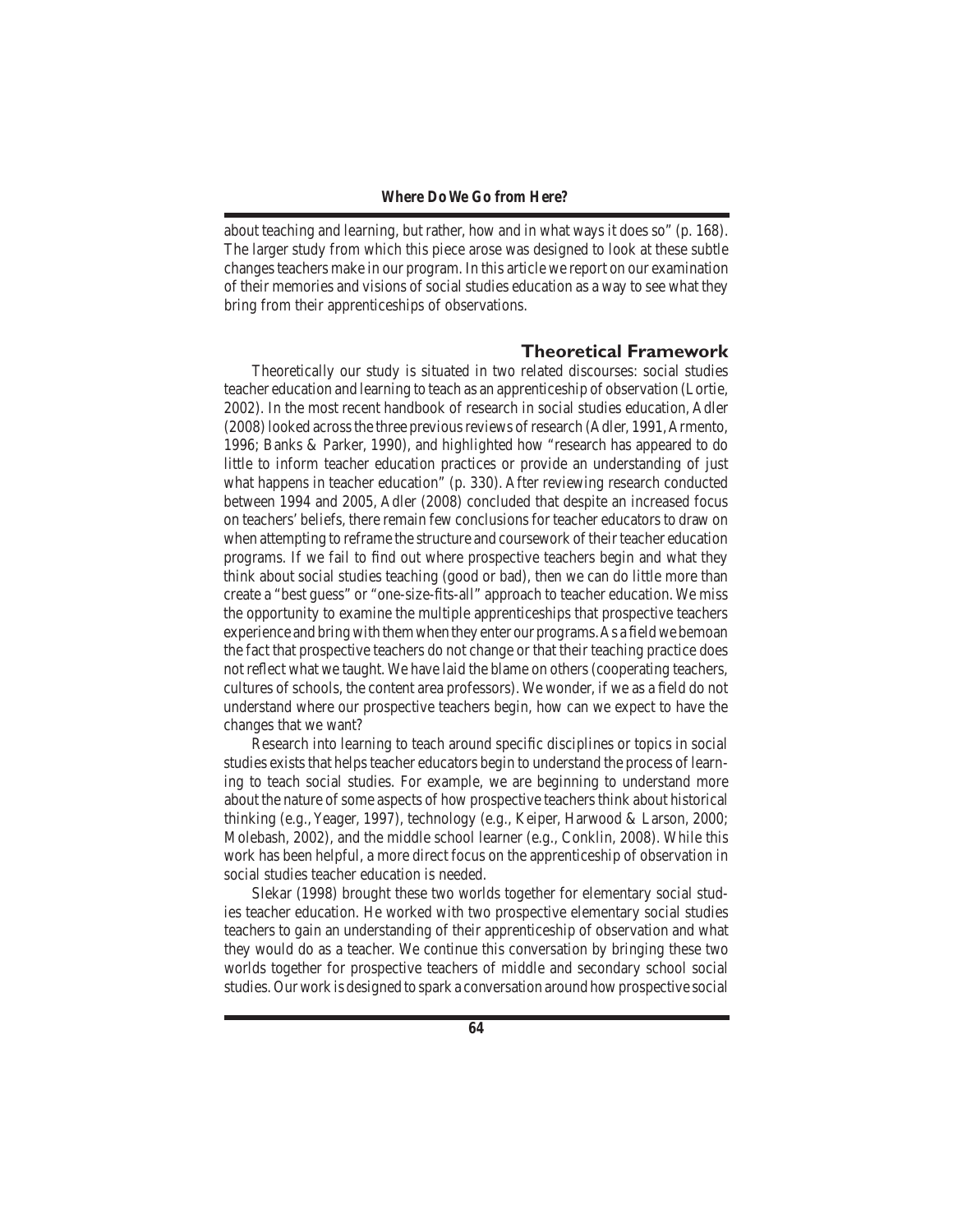studies teachers begin their social studies education work to inform the design of engaging, powerful social studies courses and programs.

Much of the current understanding of prospective teachers' experiences before teacher education builds upon Lortie's (2002) articulation of the "apprenticeship of observation." Lortie described how prospective teachers hold limited views of teacherroles because they have been denied an open examination ofthe full process of their teacher's decision-making. Lortie (2002) explained how they are "not likely to make useful linkages between teaching objectives and teacher actions; they will not perceive the teacher as someone making choices among teaching strategies" (p. 63). From their apprenticeships, prospective teachers learn to imitate their former teachers instead of learning how to analyze the decisions their teachers make concerning content and pedagogy.

As Feiman-Nemser (2001) highlighted, previously held beliefs "mislead prospective teachers into thinking that they know more about teaching than they actually do and make it harder for them to form new ideas and new habits of thought and action" (p. 1016). As a result, previously held beliefs are often seen as barriers to the progressive pedagogies of teacher education (Cochran-Smith & Fries, 2005; Feiman-Nemser, 2001; Kagan, 1992; Labaree, 2000; Richardson, 1996). Additionally, teacher education programs are perceived to have a limited influence on prospective teachers'beliefs about and approaches to teaching (Clift & Brady, 2005; Korthagen, Kessels,Koster,Lagerwerf,&Wubbels,2001;Wideen,Mayer-Smith,&Moon,1998). We tend to disagree with the emphasis on beliefs as barriers to be overcome by the work of teacher educators. Rather, we see these incoming beliefs and experiences as a necessary starting point from which we can better teach future teachers.

 Writing about the potential for methods courses to address the apprenticeship of observation, Grossman (1991) argued that teacher educators must consider the influence of the varying experiences prospective teachers bring into their teacher education programs. She recognized that variation in apprenticeships meant that, "no students share the same set of experiences; in essence, all have watched a different show" (p. 349). Grossman argued that, "memories of the same general activity, may yield distinctly different understandings of what the activity involves" (p. 349). An understanding of this variation in experiences is therefore important for understanding how to address and build on the beliefs of prospective teachers in teacher education programs.

# **Research Design**

#### *Context*

 We teach at a large, mid-western university. Our program is designed to prepare teachers for a license to teach any form of social studies in grades 7 through 12. Prospective teachers take two state-required prerequisite courses and must be accepted into advanced study before taking a course called *Principles of Teaching*.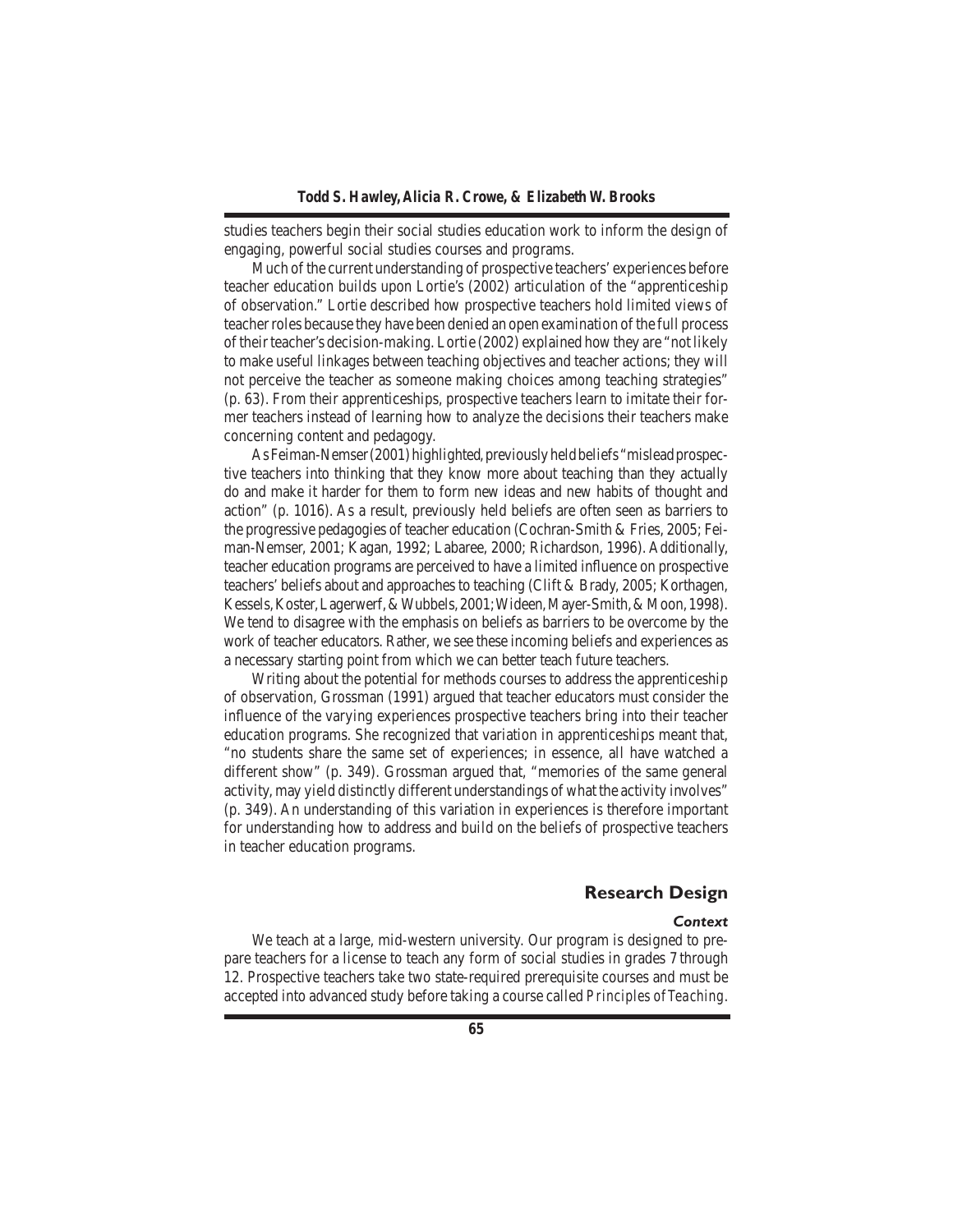Typically, they take this course in the fall of the next-to-the-last year of their program, the semester before their first social studies education teaching and learning course. If they complete their program with their cohort group, they take the first social studies-specific course in the spring after *Principles of Teaching*, then take the second social studies-specific course in the fall of their final year. While taking this second social studies-specific education course, they are in the field in the same place they student teach in the spring semester before graduation.

 Typically 30-35 prospective social studies teachers in this program begin the final four-semester sequence each year. The majority of prospective teachers in this program identify as European-American, over half of each group is male, most grew up in Ohio, and most went to rural or suburban schools. Within the 66 hours of social studies content all prospective social studies teachers take, each can choose an emphasis (Economics, Geography, History, Political Science, or Sociology). Most choose the History emphasis.

#### *Participant Selection*

We were interested in understanding our prospective social studies teachers as they come to us in their first social studies education course. So, the sample selection criteria for our study were as follows: (1) an undergraduate or post-undergraduate Integrated Social Studies (INSS) major, and (2) who had completed the first advanced course within the program, a course entitled *Principles of Teaching*. We accepted all volunteers who met these two criteria. The process of selecting participants did not focus on race, ethnicity, gender, social class, or sexual identity because at that point we were focused on the group as a whole.

 Following the decision of who should participate, we solicited participation during the final weeks of the fall semester 2008 in four sections of the prerequisite course, *Principles of Teaching*. In-person presentations were made by at least one of the researchers to each section of this course concerning the purpose of the research study (i.e., to understand more about beginning social studies teachers, for us to learn more so we could make changes to improve the program, to understand how prospective social studies teachers experience the program), the anticipated expectations of participants related to the number of interviews and observations, and potential risks and benefits.Prospective socialstudiesteachersinterested in participatingwere asked to sign-up following the presentations or to respond via email to learn more. After the initial presentations, 21 of 38 prospective social studies teachers volunteered to participate. Of the 21, one planned to wait a year before entering the first social studies methods course and one had taken the initial social studies methods course but had wanted to participate in the overall study anyway. The interviews of these two participants were not analyzed for the purpose of this study.

#### *Participants*

The demographic characteristics of the 19 participants whose interviews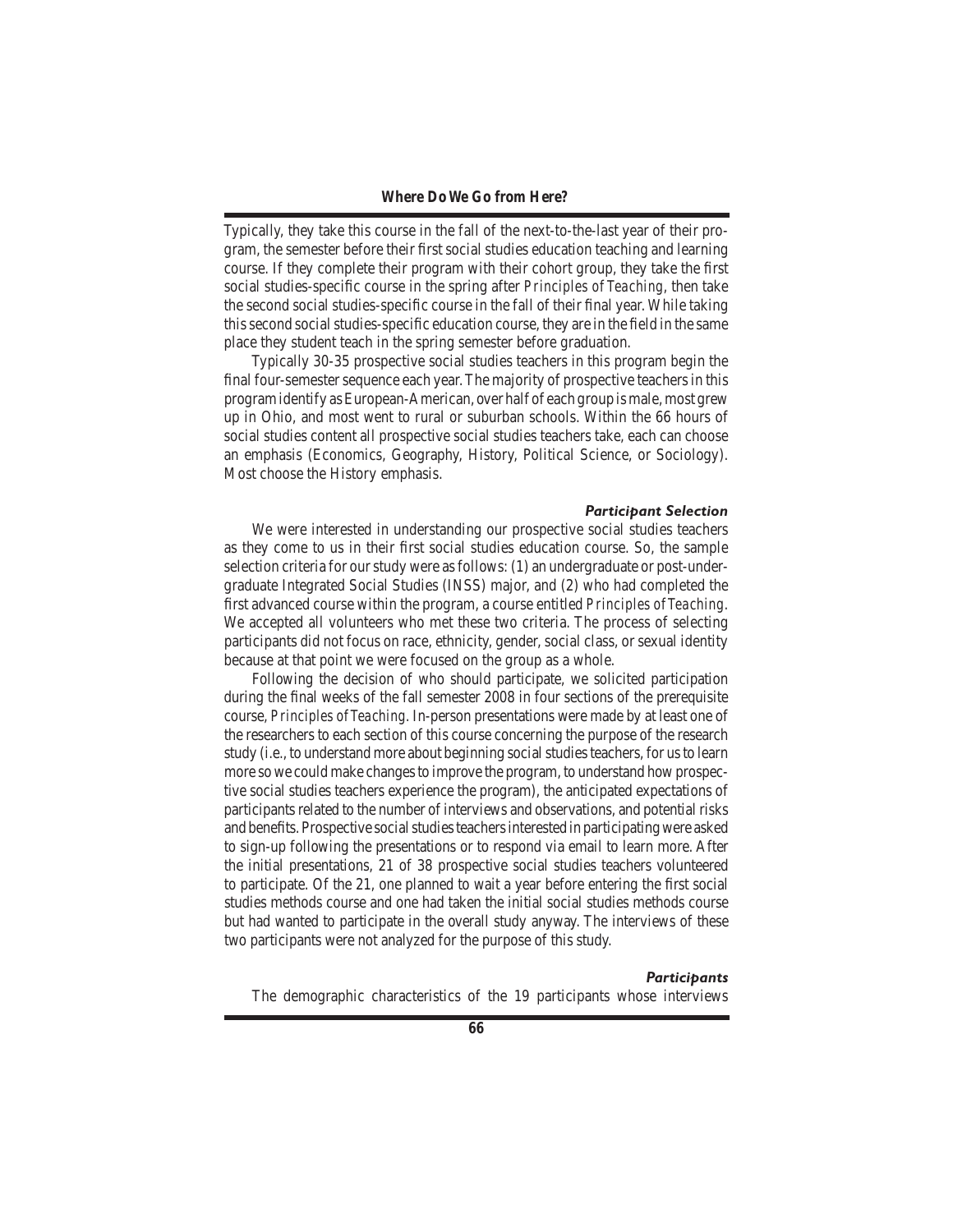were included reflect the typical student population for this social studies teacher education program—mostlyWhite males, mostly originally from Ohio, and mostly focused on History. Of the 19 participants, six were female (Anne,<sup>1</sup> Donna, Jessica, Lauren, Stella, and Susan) and 13 were male (Alex, Charles, Dan, Daniel, Dave, Jason, Jeremy, John, Latimer, Michael, Sebastian, Tim, and Xavier). The majority of participants (12) described growing up in either rural or suburban communities in Ohio. It was clear that 16 of the 19 went to high school in Ohio. One of the participants lived in several parts of the United States and around the world before living in Ohio. Two of the participants emigrated from another country outside of North America to the United States before they were adults. One of these students spent all of his high school years in Ohio and one spent one year of high school as a foreign exchange student from another county in an Ohio school. The majority of the participants, 15 of 19, had a History emphasis within their major (three females, 12 males). Two of the participants had a Political Science emphasis (one female and one male), one an Economics emphasis(a female), and one a Sociology emphasis (a female).

#### *Research Approach*

The epistemological stance of social constructionism (Burr, 2003) guided our approach to designing this research study. Social constructionism holds that all knowledge and reality is constructed through the interaction of humans and their world in a social context (Crotty, 2003). The social component of social constructionism points to a world of historically and culturally created symbols whose constructed meanings shape the way we see, or do not see, meaning as we interact with the world. According to Burr (2003), the following four broad tenets guide social constructionism: (a) we should be suspicious of taken-for-granted knowledge and the way the world appears to be; (b) the categories and concepts we use are historically and culturally specified; (c) our knowledge of the world is sustained by social processes and interactions; and (d) there are numerous possible social constructions of the world. These tenets helped guide the process of data collection, data analysis, and the writing of this manuscript.

 Our entire inquiry can be best described asinterpretative practitioner research. As Borko, Whitcomb, and Byrnes explain, "Interpretive research seeks to perceive, describe, analyze, and interpret features of a specific situation or context, preserving its complexity and communicating the perspectives of the actual participants" (p. 1025). This approach fits well with our conception of teacher education as a complex endeavor with multiple factors influencing the teaching and learning within and after the program and our hope to use our research to both add to a larger understanding of teacher education and inform our practice. Interpretive practitioner research allows us a unique view of the context since we know the context intimately.This fits with the notion of social constructionism in the sense that what we know is time and space dependent. This approach to seeing a study also fits because systematic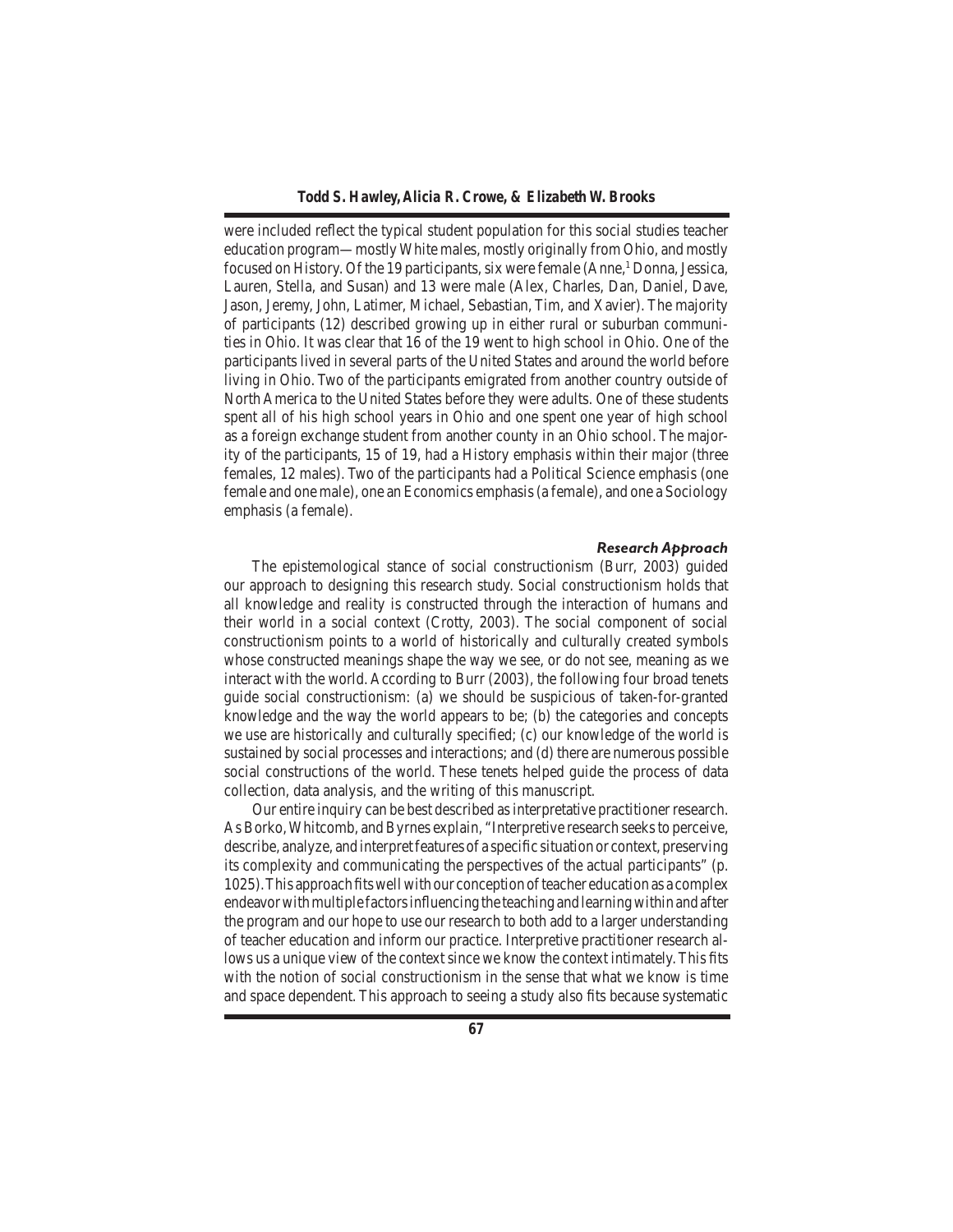study of data collected allows usto look for and examine our own taken-for-granted assumptions in action. Cochran-Smith and Lytle (2009) describe this situation in practitioner research among knowledge, knowing, and the knowers and posit that, although findings are not directly generalizable, "local knowledge can also often act as public knowledge by informing practice and policy beyond the immediate context" (p. 42).

 Since we lived the dual lives of both researchers and teacher educators in this program we quickly developed close working relationships with all teacher candidatesin the program, though only about half were in the study. Despite the fact that the participants had pseudonyms the potential always exists for a researcher who knows the participants in contexts besides the interview to use those experiences as part of the lens for interpreting the data. Being attentive to this and wanting at this time to look across participants instead of looking for growth over time in a single person, we focused in our analysis more on what the responsessaid to usrather than who said what. This means that our findings represent what we interpreted across the group rather than what a particular individual was thinking at a particular time. Though we are interested in these nuances and the subtitles of individual change over time, this was not the focus for this study.

 Understanding that social studies education has grappled with the teaching of prospective social studies teachers, that we are beginning to understand some aspects of the learning process, and our perception that prospective teachers' experiences are important starting points, we hoped to begin to understand what they remembered about their experiences and how they envisioned themselves in more nuanced ways. We focused on what prospective social studies teachers remembered of theirsocialstudies experiences, their initial conceptions of powerfulsocialstudies teaching and learning, and how they envisioned their ideal classroom because their articulations of these items tells a deeper story about what they believe and understand about teaching. They may have had a variety of other experiences that are not captured in their comments, but what they choose to share provides a good representation of what they are drawing on when they think of teaching. These are the experiences that more immediately influence prospective teachers' thinking about teaching. Our hope was to better understand what they came with as part of improving our work as social studies teacher educators.

#### *Data Collection*

To collect data to develop more complex understandings of what prospective social studies teachers enter our program remembering and thinking about social studies teaching and learning, we chose standardized open-ended interviews (Patton, 2002) with each participant before they entered their first social studies methods course (see the Appendix for the interview protocol). Interviewing allows researchers to gain rich details and begin to capture some of the complexity of participants' thoughts while retaining their ways of expressing their ideas. Standardized open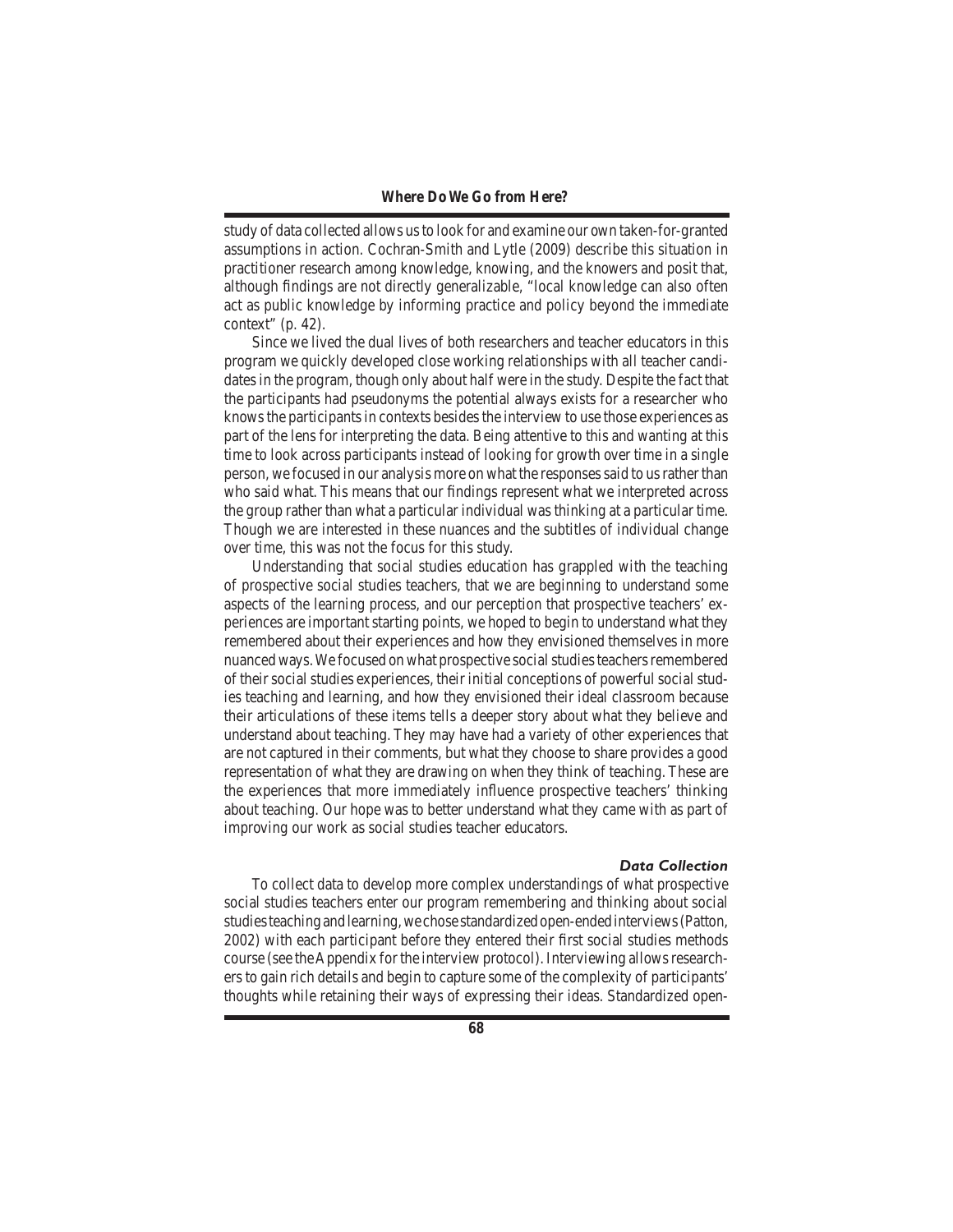ended interviews were used because we wanted to explore their responses to a common set of questions. These standardized open-ended interviews lasted 30 to 60 minutes, occurred five to six weeks before they began their first social studies methods course, and were audio taped and then transcribed.

 Interviews were completed by two of the faculty in the program. Students chose with whom they wanted to interview so that no students had to participate in an interview with the faculty member who would be teaching them in the next semester. We provided numerous day and time options for participants to choose from and told them that we would work around their schedules if these options would not work. Some participants appeared to choose one of us because we had a previously established advising relationship while others chose based on their schedules. Students were told as we entered the interviews that we would be audiorecording the conversation and asked if that was "ok." They were told that at any point they could turn off the recorder, not answer a question, or stop the interview completely.They all were told that they could withdraw at any time without penalty or not agree to one or more parts of the study as a whole. In the larger study, where most of these options occurred, some turned the recorder off and spoke to us "off the record," some chose not to answer a question, and some chose to not participate in certain aspect of the study. We restated our purposes for the study and thanked them for participating. We asked participants to choose a pseudonym and explained how their anonymity would be protected (i.e., only their pseudonym would be used in the interviews, on their files, and in published work). After the interviews were transcribed, participants received the transcripts and were asked if there was anything that they were uncomfortable with, wanted to change, or add. They also all received a copy of the original draft of this article before it was submitted and were asked to provide feedback or tell us if they wanted anything removed.

#### *Data Analysis*

To explore what the prospective social studies teachers shared, each researcher read each transcript holistically and marked and coded comments. We discussed our codes and this initial analysis to begin to come to a shared sense of what we saw across the participants' comments. We looked for similarities and difference across all participants.We then re-examined the transcripts with the lens of the four initial codes relating to the participants' social studies experiences that emerged across the responses. Upon further examination of the excerpts and the four codes we came to five final codes that described the memories of their social studies experiences. Trends within the ways the participants spoke of their experiences led to re-examination of these codes and the transcripts leading to further analysis by two of the researchers.

 Two researchers focused on analyzing participants' responses to two specific questions within the interview: "When you hear 'Powerful Social StudiesTeaching andLearning'what do you think about?" and "Please describe formewhat youridea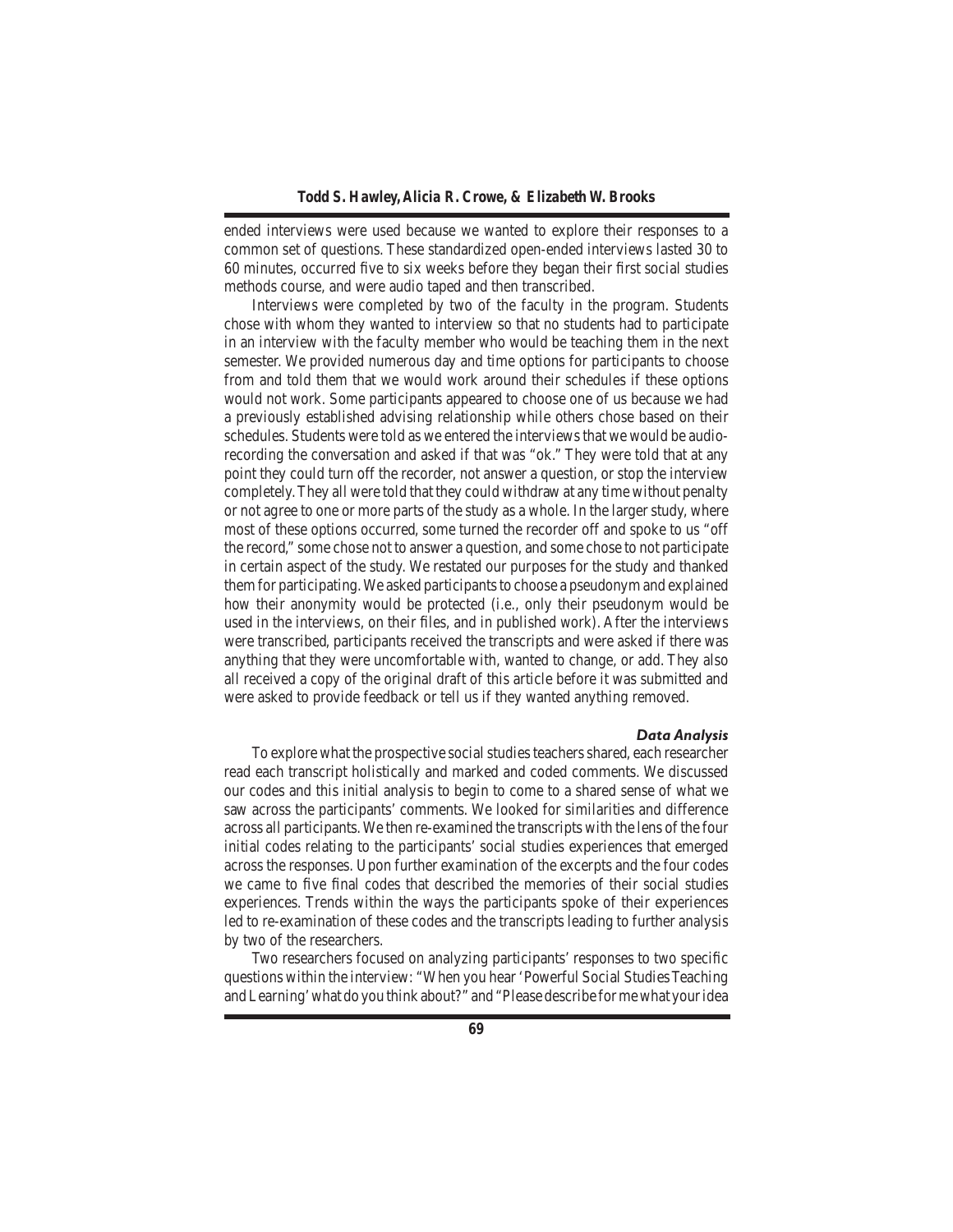social studies classroom would look like" (see the Appendix for the entire interview protocol). Participants'responsesto these questions were examined multiple times. First we looked across each of the responses with no specific focus, making note of significant ideas. From this round we noticed that the participants spoke about powerful social studies teaching and learning in various ways which led us examine the focus of their comments (on students or on the teacher). This layer of analysis led us to notice that some participants focused more on social studies than others, so this added another layer to our analysis of these responses. Their responses about their ideal social studies classroom were analyzed in a similar fashion. The first layer to emerge was the focus of the description and the second layer was the reasoning for their choices. The two major focus areas, social studies content and complexity in their thinking about teaching, were then used to refocus analysis of participants' descriptions of their experiences.

#### **Findings**

 Analysis of the interviews began to show us a picture of what the participants' apprenticeships of observation taught them. Insight into their apprenticeships appeared in various ways. We found two key areas that best illustrate the diversity across their apprenticeships. Together, the two areas provide lenses through which a teacher educator could begin to contemplate how to best teach the students.

 First, as a group, participants entered their social studies methods courses with rather generic, non-social studies-specific memories of their social studies teachers, initial conceptions of powerful social studies teaching and learning, and visions of their ideal social studies classrooms. In general, their descriptions of their memories, initial conceptions of powerful social studies, and visions of their future classrooms could just as easily have been descriptions of mathematics or science teachers or teaching. The subject of social studies was not essential to what they described. However, this general lack of social studies emphasis found in their descriptions masks what individual differences existed within the group, important differences to understand for teaching them. The participants'focus on the general instead of focusing on the social studies aspects of what it means to teach may result from the three general education courses taken before their social studies education courses. This situation is likely similar for many in teacher education since this set up (general courses and content first, then subject specific "methods" near the end) is common in many programs. We see all their schooling including the courses they take at the university prior to social studies methods classes to be part of the apprenticeship that we need to understand to best teach them.

 Second, the interviews revealed that despite the lack of social studies-specific focus there was more complexity in the participants' memories of their social studies teachers and in their visions of powerful social studies than for which beginning prospective teachers are often given credit. Most of the participants saw teaching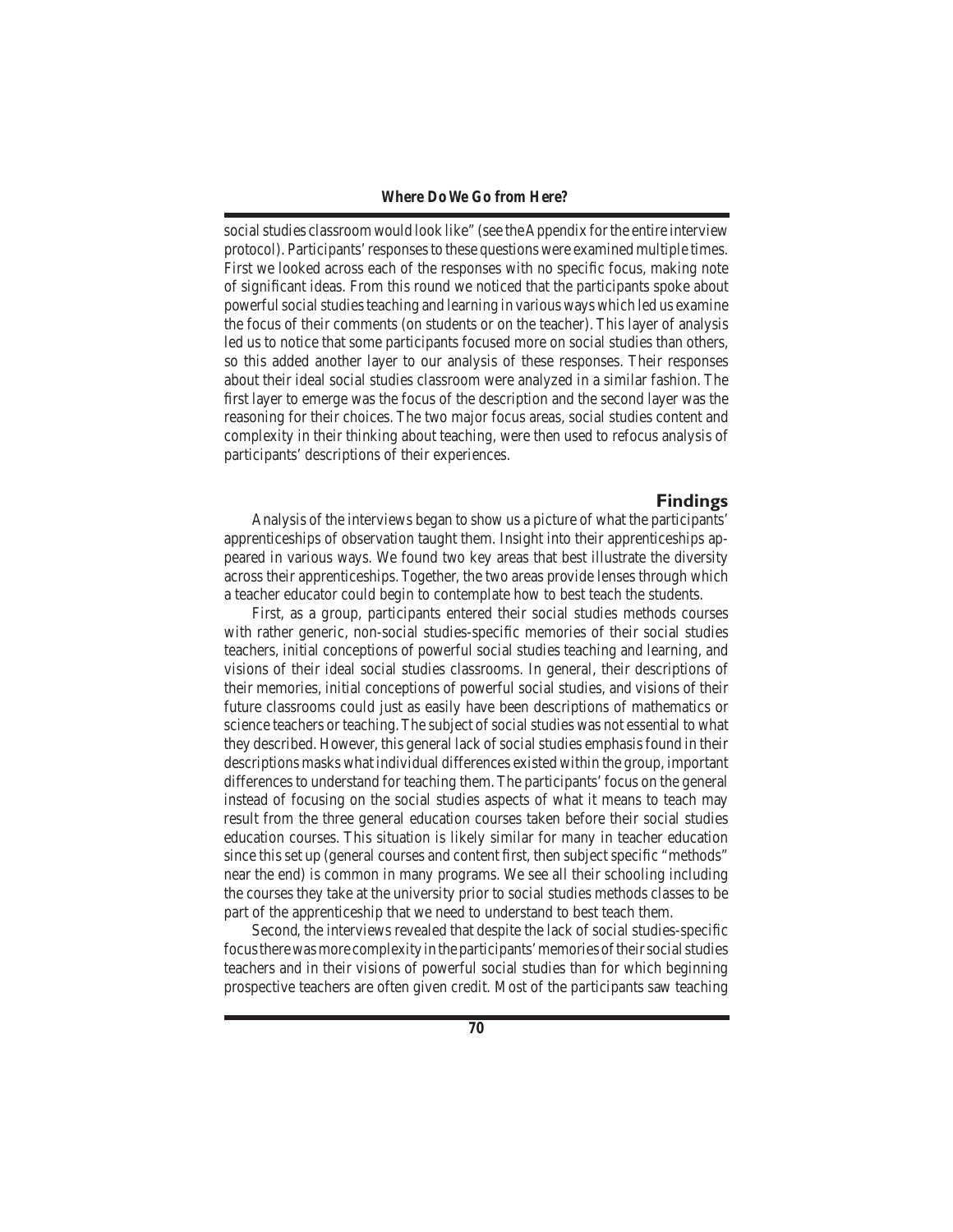through their perspective as a student (e.g., not as much talk of purpose/reasoning, connections between content and pedagogy) but many of them came to us already seeing more aspects to a classroom than just one. Though most had not begun to see a classroom as a teacher might, they were beginning to see a classroom as a complex place. This is an important step on the path to understanding this complexity.

#### *Where's the Social Studies?*

Most participants' descriptions of their memories of their social studies classes, initial conceptions of powerful social studies teaching and learning, and visions of their ideal social studies classrooms showed minimal connection to the subject they were going to teach—social studies. Some responses could have been for any subject area. Some responses showed initial understandings of the connections between social studies and teaching and few showed more in-depth connections.

 Participants' memories of their social studies experiences provides a first example of both the lack of social studies focus for many and the range of focus across the group. For some, their memories focused on the actions of the teacher but little about content.AsJason began to share about hissocialstudies experience, he focused on remembering the actions of teachers:

A lot of them were very dry I guess. They were just, overhead, here's the notes, write them down, there'll be a multiple-choice test, that sort of thing. There wasn't a whole lot of I guess multimedia or just different sort of technologies going on in the classroom. (Jason)

 While describing his A.P. European History teacher, Alex said, "he was really good [because] he knew his content." He added later,

. . . you knew you could go to them with problems related to academics and the school life that sort of thing. You knew that they knew what they were talking about. You knew that they know their content well so that was nice. (Alex)

Many remembered a teacher who cared about the students, the students' learning, and the subject, and being committed to both teaching and the students. Thirteen participants spoke about their teachers in this way. Anne remembered her "freshman year social studies teacher [who] was like everybody's grandpa but he cared about his students and could connect with you." Sebastian recalled a teacher who liked history and the students (caring about both the subject and the students).

My history teacher was kind of boring but not like dull. Like we would just go in and do notes everyday all day and that was it. But he really did like history and he liked us as students, and that was kind of helpful. And he always knew that I kind of wanted to be a social studies teacher. ... He kind of had a good relationship with us, too. … He was kind of inspirational just because he did kind of have a good repertoire with us and like we got along with him and he did like it. (Sebastian)

Again, the connection between social studies and teaching is not concrete. Yet,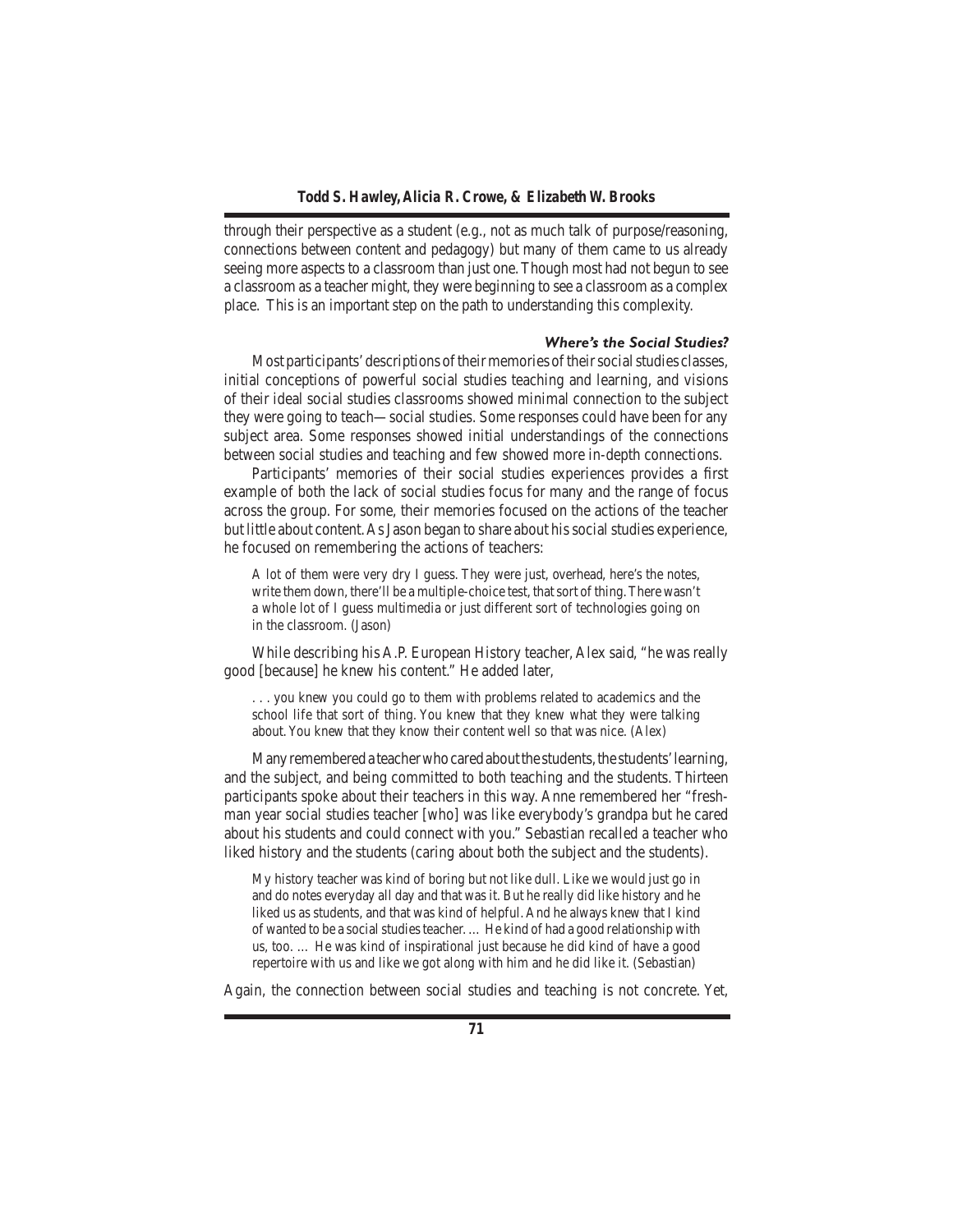in some of their memories, there is an initial sense of connection between social studies and teaching.

 As Latimer discussed how one teacher he recalled could:

Take everything he talked about and he would kind of tie it back into how it would affect us in some way  $\dots$  he'd just relate stuff back like that in a way that you actually started to care … He did activities outside of just lecture notes … we would have to write about different topics that were happening in the world  $\ldots$  My 8<sup>th</sup> grade civics teacher did stuff that was kind of outside the box … a constitutional convention … stock market game.... I would say that every student that went through my district learned more about social studies in that class than in anything else. (Latimer)

 This variation in social studies focus also appeared in other places. Seven of the 18 participants<sup>2</sup> who responded to the question about what they associate with the phrase "powerful social studies teaching and learning" provided answers with no concrete connection to social studies, besides restating the phrase from the question. Their answers could have easily been provided for any classroom. For example, Donna responded:

I think a lot of it has to do with the kind of teacher that teaches powerful social studies. I think if you don't have a good teacher out there making students want to learn then you can't really have powerful learning and I just think, I think when I hear that it comes to mind, students like wanting and eager to learn about social studies. (Donna)

The remaining descriptions, 11 of 18, could best be described as being minimally tied to social studies. Dave's response shows more ties to social studies:

Well powerful is establishing a connection. I would say if you're going to do notes and memorize the terms just for the sake of memorizing, that's not powerful. Powerful is challenging student thinking. Whether it was preconceived notion about a concept or a group of people that they had before but now change that or learn something more. That's powerful. You're making a connection, you're challenging their thoughts and you're making a connection with the material to real life. I would say that's powerful. (Dave)

 Like their memories and their initial conceptions of powerful social studies teaching and learning, participants' responses about their ideal social studies classroom also show a range of connections to social studies. Four of the 19 described a classroom that could have been for any content area.The descriptions of these ideal classrooms included no reference to social studies. For example, Susan said,

I hope I can make a place that is safe so that everyone feels comfortable enough to talk and participate. But hopefully something that is exciting because I think a lot of classes can kind of be, ho hum. (Susan)

Dan also focused on a classroom that could be for any subject: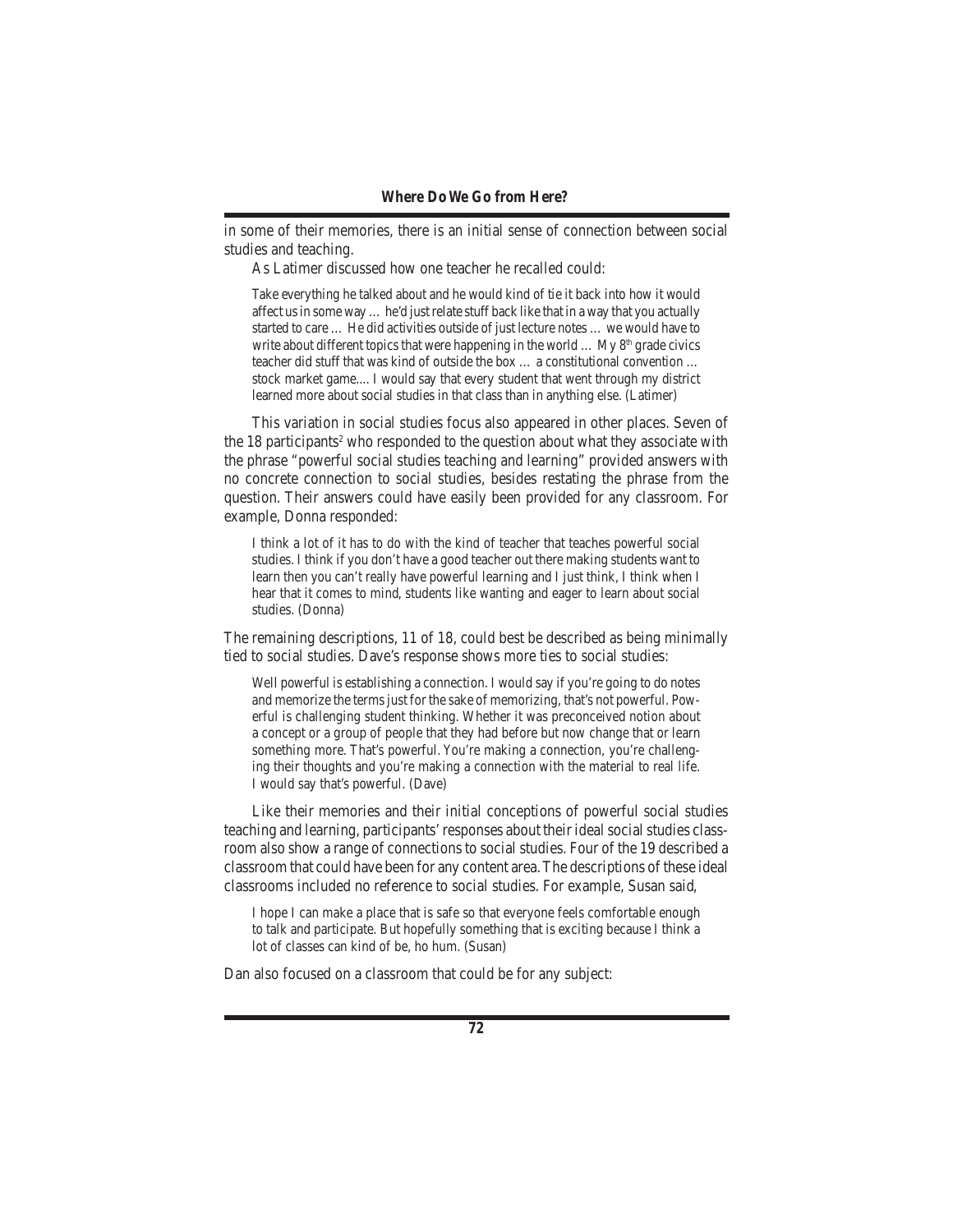Try to get in the position of respectful control, where you could build mutual respect. Because I need to get, I believe I need to get the respect of the students and need to be in control, but you can't be overbearing, which I think might be kind a hard balance to get at first before, until I get more used to it. (Dan)

The majority of participants (15 of 19) included some reference to social studies. Fourteen made initial connections between social studies and their future teaching. Most of their responses did not include any discussion about how they would make use of the particular aspects included in their classroom visions as part of teaching social studies. Table 1 provides examples of the types of these beginning connections. Within these beginning connections there is a broad range of what participants were thinking.

 One participant, Jeremy, gave a more sophisticated, robust response about his future social studies demonstrating an even more complex social studies focus including the possibility of using his classroom to promote active citizenship - a very specific social studies connection.

| <b>Beginning Connections</b>                                         |                                     |                                                                                                                                                                                |  |  |
|----------------------------------------------------------------------|-------------------------------------|--------------------------------------------------------------------------------------------------------------------------------------------------------------------------------|--|--|
| <b>Social Studies Connections</b>                                    | Participants                        | Sample Response                                                                                                                                                                |  |  |
| Having Historical Books and<br>Primary Sources in their<br>Classroom | Alex, Anne,<br>& Donna              | "A bookshelf on the back wall would<br>be filled with great works of historians<br>and also primary sources." (Alex)                                                           |  |  |
| Having Maps on the Walls<br>or on the Smart Board                    | Anne, Dave,<br>& Sebastian          | "Lots of maps and globes I guess it is a<br>social studies room." (Sebastian)                                                                                                  |  |  |
| Having Social Studies Related<br>Posters on the Walls                | Charles, John,<br>& Lauren          | "I don't know probably get some cool<br>dictator posters" (Charles)                                                                                                            |  |  |
| Only Brief References to<br>Social Studies Content                   | Jessica, John,<br>Latimer, & Xavier | "I love studying the 60s and the Cuban<br>Missile Crisis." (John)                                                                                                              |  |  |
| Curriculum Connections:<br><b>Exploring Multiple</b><br>Perspectives | Anne                                | "So we could study American history from<br>different perspectives really and its<br>meaningful in different perspectives." (Anne)                                             |  |  |
| Curriculum Connections:<br>Using Current Events                      | <b>Stella</b>                       | "I would really really like if there was a<br>senior history class in high school here<br>that would focus on either current events<br>or more current world history" (Stella) |  |  |
| Having Artifacts in the<br>Classroom                                 | Michael & Tim                       | "What I would like to do is have a lot<br>of relics from that time period. A lot of<br>like propaganda if it's around the time of<br>World War II." (Tim)                      |  |  |

# **Table 1**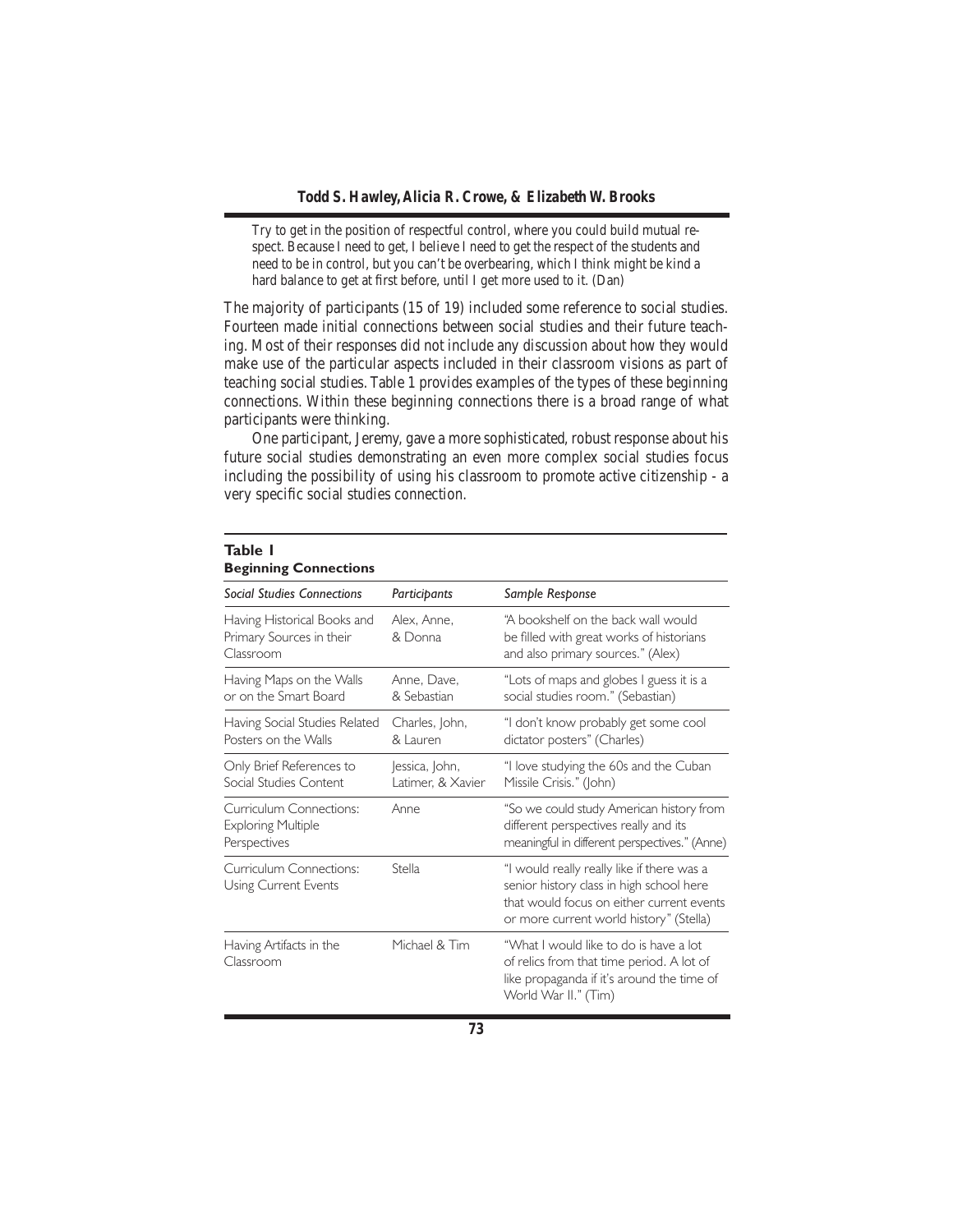In social studies that is great, it is a great way of learning, um, of running class elections, setting up the entire class structure as the different areas or different styles of government that you are learning. You know, maybe run just have like a mock little um, you, know autocracy or have a mock democracy. Run a class as a senate, there is just so many ways that you can learn these subjects or you could these ideas by participating, you know just by being in there. You know, simulation allows for better understanding of the concept. And of course there is the fact that when you run your classroom in that form, it allows greater amount of students to participate at the level that their comfortable in participating. (Jeremy)

#### *Beginning to See Complexity in What Goes into Teaching*

 A second way to see the diversity in where participants began emerged around the complexity of their thinking about teaching. Overall, participants remained situated from a students' vantage point of teaching rather than a teachers though some were beginning to see the complexity of aspects that would be considered in a classroom.

Variation in the level of complexity shows in their memories of their social studies experiences.A few participants shared fairly factual, matter-of-fact recollections with only initial interpretations of their experience. As Jessica began to recall:

I distinctly remember in seventh [and] eighth grade. Because I had the same teacher for both grades …I had a teacher named Mr. Shipley at Midwest for world history and I think it was the first world history class I ever took. And to me I loved it so much more than American history. I still love world history because I feel like we learn so much American history which obviously you know you have to teach kids when their younger, that when I finally got a broad view, it was just so much more interesting to me. It was stuff that I never heard before and its so interesting to see the culture of other people completely different from ours. (Jessica)

 Some of the participants showed some initial ability to critique. Daniel shared,

Itook this class and the teacher wasreal passionate about what he wasteaching and knew what he was talking about. He wasn't a really good teacher but he knew the material and he incorporated it into a way that was easy to understand. (Daniel)

Daniel demonstrated an awareness that teaching requires more than a strong knowledge of the subject being taught showing he was ready to contemplate the complexities of teaching.

 Several prospective social studies teachers remembered at least one experience where a teacher taught with a variety of teaching styles, connected content to the students' lives, promoted active student engagement, and helped students use information not just remember it for tests. It was when they recounted this type of teacher that the prospective teachers were most likely to show evidence of beginning to see connections between content and pedagogy.

 Anne's memory reveals a teacher who made explicit attempts to make the content relevant and real in terms of how the content could be understood to influence the student's lives. Anne's teacher: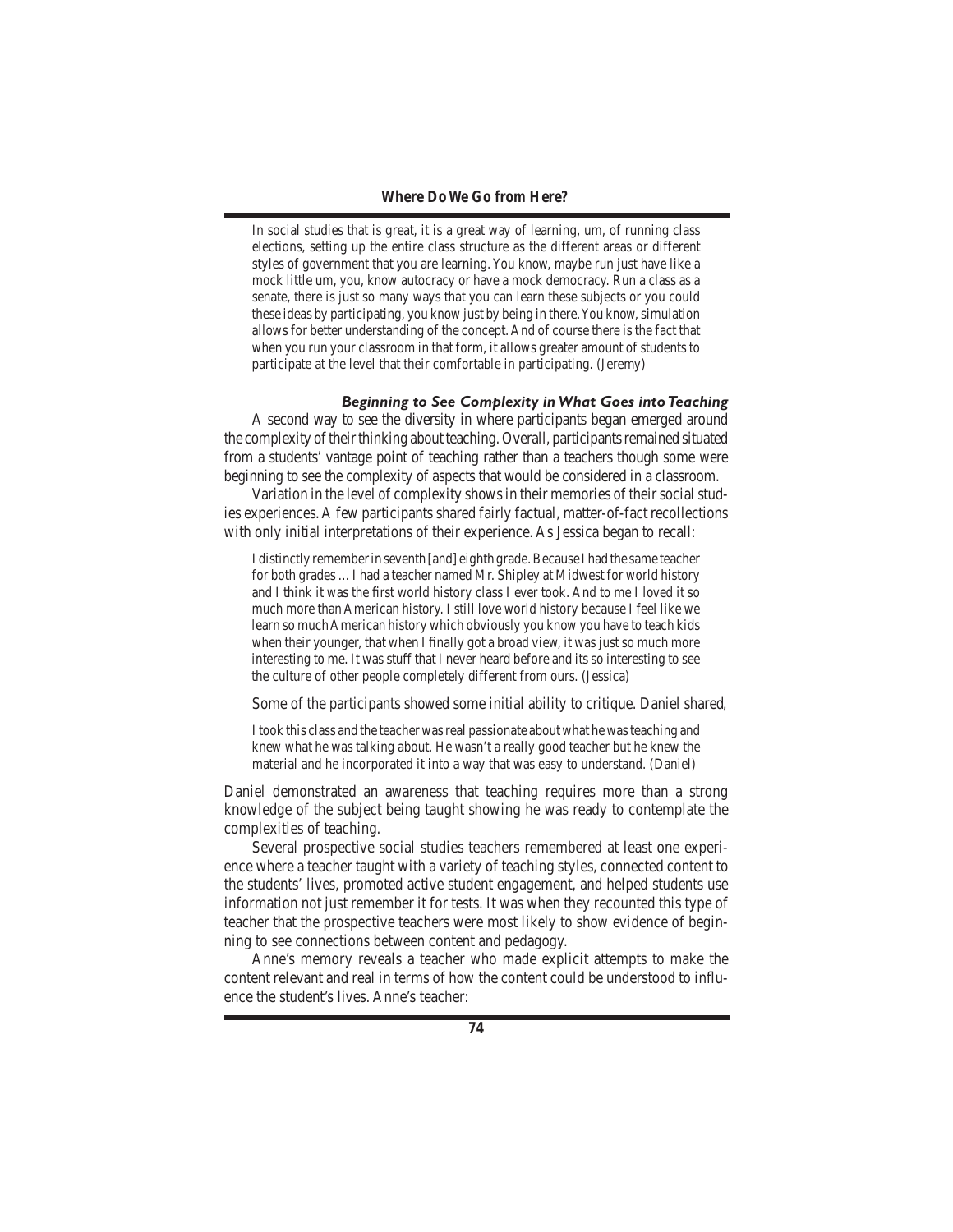Made economics real. It wasn't conceptual. We looked at the paper, we looked at the Dow Jones and at the NASDAQ indexes and we got to choose, we worked in groups and we chose those stocks that we were going to follow. He made it very, very practical which was great because economics tends to be something that if someone says,'hey I don't understand,'it's because it was never made real to them. And he, he did, he worked to make that real. (Anne)

In this example, Anne is connecting student learning to the teachers' pedagogical choices, showing more awareness of complexities of a teacher's thinking.

Participants' initial conceptions of powerful social studies teaching and learning also reveal these prospective teachers coming with a variety of ways of thinking. Some equated powerful social studies teaching and learning to effective teaching as Donna did:

Powerful social studies teaching and learning. I guess an effective teacher, someone who really grasps the subject and can present it in a way that at least most of the students are interested more than not, I guess. Powerful social studies teaching and learning, hmm I am not exactly sure. (Donna)

Some were beginning to be more explicit about how a teacher might make a class powerful. As Daniel explained:

I think of teachers getting students actively talking and discussing about their own opinions on historical matters and bringing their ideas and opinions into the mold to that they build upon their own ideas of what was going on. (Daniel)

A few were beginning to talk about connections among the teacher, students and content. They spoke in ways that seemed to describe all as active members and included initial reasons for why you might want students to learn in this way or learn this content. As Alex shared:

I think that kind of deals with how students come away with a deeper message from social studies. They see the impact of learning history, how it affects their lives, that sort of thing. To me, that's just kind of interesting because, I just want my students to come away with you know, 'wow,' you know, 'that's unique', 'that was, you know, something I never thought about before.' I'm really hoping too, especially with like kind of more inquiry based stuff …You know I want them to kind of be thinking about, 'how did I factor into this whole thing.' (Alex)

 How participants spoke of their ideal social studies classroom provides another way to see variation in their complexity of thinking about teaching. Many focused on classrooms as physical spaces (e.g., "there would be a SmartBoard," "there would be books") rather than how to use the classroom as a curricular or pedagogical space. Although physical aspects are heavily represented in their responses, there is some evidence that they are beginning to move from their seat as a student looking at the surface of teaching to their role as a teacher and seeing the multiple choices a teacher may make. Analysis of the participants'talk about their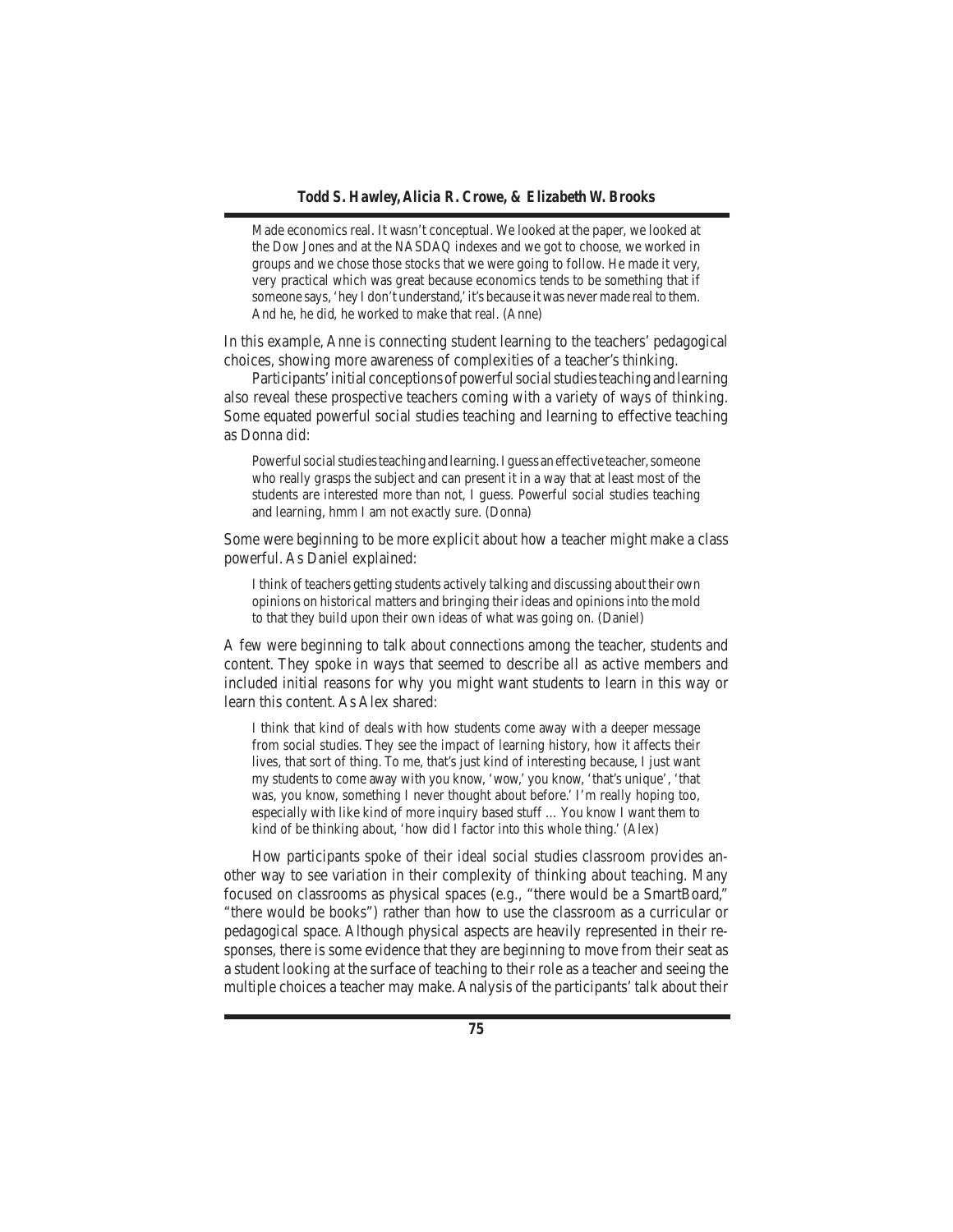future social studies teacher classroom showed that they spoke in various ways of four aspects of this ideal classroom: physical space (13 of 19), curriculum (7 of 19), pedagogy (6 of 19), and climate (6 of 19). Interestingly, 11 of the 19 students (like before with their remembering of their past teachers) began their social studies education coursework seeing classrooms in more than one way. Specifically, eight had responses focused on only one of the elements, while ten spoke of two aspects in their responses and one spoke of three aspects in their responses.

In addition to the variety of aspects they described, there was also variety in the reasons for those choices. Nine of the participants did not provide any reasoning for their decisions while ten provided initial reasoning. Table 2 provides examples of participants' comments that reflect each of the aspects (i.e., physical, curriculum), an example of a response with one aspect mentioned, two aspects and three, and examples that show no reasoning and initial reasoning. The table below is used to illustrate the variety lessons the apprenticeship has taught them.

| Table 2<br><b>Seeing Their Ideal Social Studies Classroom</b>                                                                                                                                                                                                                                                                                                                                                                                                                                                                                                                                                                                                                                                                                                                                                                                                                                                                            |                         |                                                                           |  |  |
|------------------------------------------------------------------------------------------------------------------------------------------------------------------------------------------------------------------------------------------------------------------------------------------------------------------------------------------------------------------------------------------------------------------------------------------------------------------------------------------------------------------------------------------------------------------------------------------------------------------------------------------------------------------------------------------------------------------------------------------------------------------------------------------------------------------------------------------------------------------------------------------------------------------------------------------|-------------------------|---------------------------------------------------------------------------|--|--|
| <b>Participant Responses</b>                                                                                                                                                                                                                                                                                                                                                                                                                                                                                                                                                                                                                                                                                                                                                                                                                                                                                                             | <b>Aspect Codes</b>     | <b>Reasoning Codes</b>                                                    |  |  |
| Books, books everywhere, just not even like hardcore<br>history books like things that might interest kind you know<br>have them pick up a book. Comfortable areas to study or<br>like discuss like discussion areas and group project working<br>kind of places. That's pretty much the big priorities that I<br>would like in my classroom. (Donna)                                                                                                                                                                                                                                                                                                                                                                                                                                                                                                                                                                                    | Physical                | No clear<br>reasoning for<br>choices                                      |  |  |
| A lot of posters and pictures of different historical events,<br>like big events that happened whether it be like bombing<br>at peril harbor, nine eleven, just things that have happened<br>in the past. And I definitely, I have always hated like desks in<br>rows, I don't think that's like a really good way and I think<br>the best kind of learning happens when students can see<br>each other, especially in social studies we carry a lot<br>discussions so not really necessarily in like a circle like desk,<br>but may kind of like against the wall in like rows so<br>everyone is facing the middle so they can kind of see the<br>whole class. I think people are a lot more comfortable like<br>that to. I don't know, just something not in rows something<br>different cause I think that makes it really formal and I don't<br>want like a formal classroom I want it to be an open space<br>for everyone. (Lauren) | Physical &<br>Pedagogy  | Some initial<br>reasoning<br>(student<br>learning,<br>student<br>comfort) |  |  |
| It will be a place where students can come in, know that<br>they are in a safe environment to really think. And know<br>that I want them to think of these ideas outside of the box.<br>Not just what I want them to think what they want to think                                                                                                                                                                                                                                                                                                                                                                                                                                                                                                                                                                                                                                                                                       | Curriculum<br>& Climate | No clear<br>reasoning<br>for choices                                      |  |  |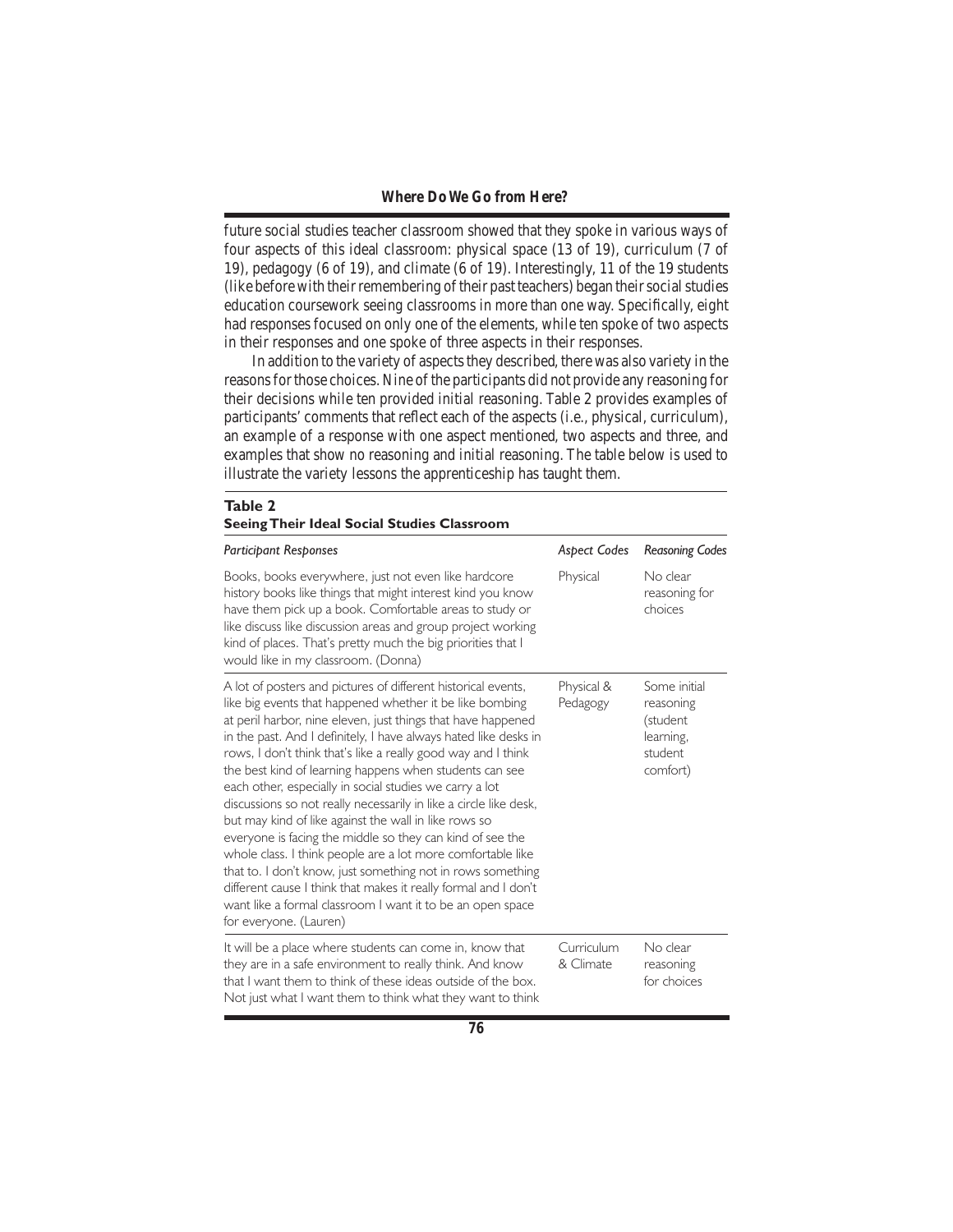*Todd S. Hawley, Alicia R. Crowe, & Elizabeth W. Brooks*

| Table 2 (continued)                                                                                                                                                                                                                                                                                                                                                                                                                                                                                                                                                                                                                                                                                                                                                                                                                                                                                                                                                                                                                                                                                                                                                                                                                                                                                                                                                                                                                                                                                                                                                                                                                                                                                                                                                                                                                                                                                                                                          |                                         |                                                                                      |
|--------------------------------------------------------------------------------------------------------------------------------------------------------------------------------------------------------------------------------------------------------------------------------------------------------------------------------------------------------------------------------------------------------------------------------------------------------------------------------------------------------------------------------------------------------------------------------------------------------------------------------------------------------------------------------------------------------------------------------------------------------------------------------------------------------------------------------------------------------------------------------------------------------------------------------------------------------------------------------------------------------------------------------------------------------------------------------------------------------------------------------------------------------------------------------------------------------------------------------------------------------------------------------------------------------------------------------------------------------------------------------------------------------------------------------------------------------------------------------------------------------------------------------------------------------------------------------------------------------------------------------------------------------------------------------------------------------------------------------------------------------------------------------------------------------------------------------------------------------------------------------------------------------------------------------------------------------------|-----------------------------------------|--------------------------------------------------------------------------------------|
| <b>Participant Responses</b>                                                                                                                                                                                                                                                                                                                                                                                                                                                                                                                                                                                                                                                                                                                                                                                                                                                                                                                                                                                                                                                                                                                                                                                                                                                                                                                                                                                                                                                                                                                                                                                                                                                                                                                                                                                                                                                                                                                                 | Aspect Codes                            | Reasoning Code                                                                       |
| about it. You know like, whether it's psychology or history<br>like all those patterns that follow each other like politics and<br>government. Or like, why did our founding fathers say this?<br>Like why? Like look at the things behind it.  Like how<br>they talked about why we have an electoral college. And<br>it's like, notice like these I want them to realize, these<br>people are people.  They had ulterior motives too. And<br>it's not like they're all negative or anything. But it's like, you<br>have to understand, like what is he getting out of this? What<br>is she getting out of this? And why did they do it that way?<br>And I hope that they can learn to think all most in that<br>manner. Learn how to think in cause and effects and learn<br>how to connect ideas. (Jessica)                                                                                                                                                                                                                                                                                                                                                                                                                                                                                                                                                                                                                                                                                                                                                                                                                                                                                                                                                                                                                                                                                                                                               |                                         |                                                                                      |
| Well, it would have posters on the walls and of different<br>historical events.  I'm big into talking about leaders and<br>former presidents. So I'm a big fan of like Kennedy and<br>Lincoln. I think these guys were real powerful leaders in<br>American history. And I think that having our kids see these<br>figures can inspire them to do good as well, because they<br>to tell you the truth those two leaders did nothing but good.<br>And as far a physical classroom goes I'm going to set up a<br>U-shape of the desks, because I believe desks that are in the<br>typical one desk after another, I don't think that that aids<br>discussion. I think that a U or a big circle of desks is gonna<br>lead discussion better, because not one person is in front of<br>the classroom or there's nobody in the back of the classroom.<br>Everybody's on the outside and it seems that everybody's<br>looking at each other and they all have their own opinions and<br>they all could voice them easier than staring at a teacher up at<br>the front and somebody's head right in front you. So I think<br>that a circle or a U makes for better discussion.  I'm not a<br>big test guy. I was never I've never really been a good test<br>taker. I've always been pretty average. I never really liked tests.<br>I like to teach the kids and have them recite what they know<br>back to me in a discussion format. When I do have tests, they<br>will be most likely be essays, because I think the kids can<br>communicate better in an essay than they can in a multiple<br>choice question where there's only four, there's four possible<br>answer, only one's correct. Because I think that especially in<br>social studies, there's more then one correct answer. And<br>with multiple-choice tests it's hard for kids to voice their<br>opinions and voice their ideas, because there is only one right<br>answer for a question. (John) | Curriculum,<br>Physical,<br>Pedagogical | Some initial<br>reasoning<br>(focused on<br>what he likes/<br>liked as a<br>student) |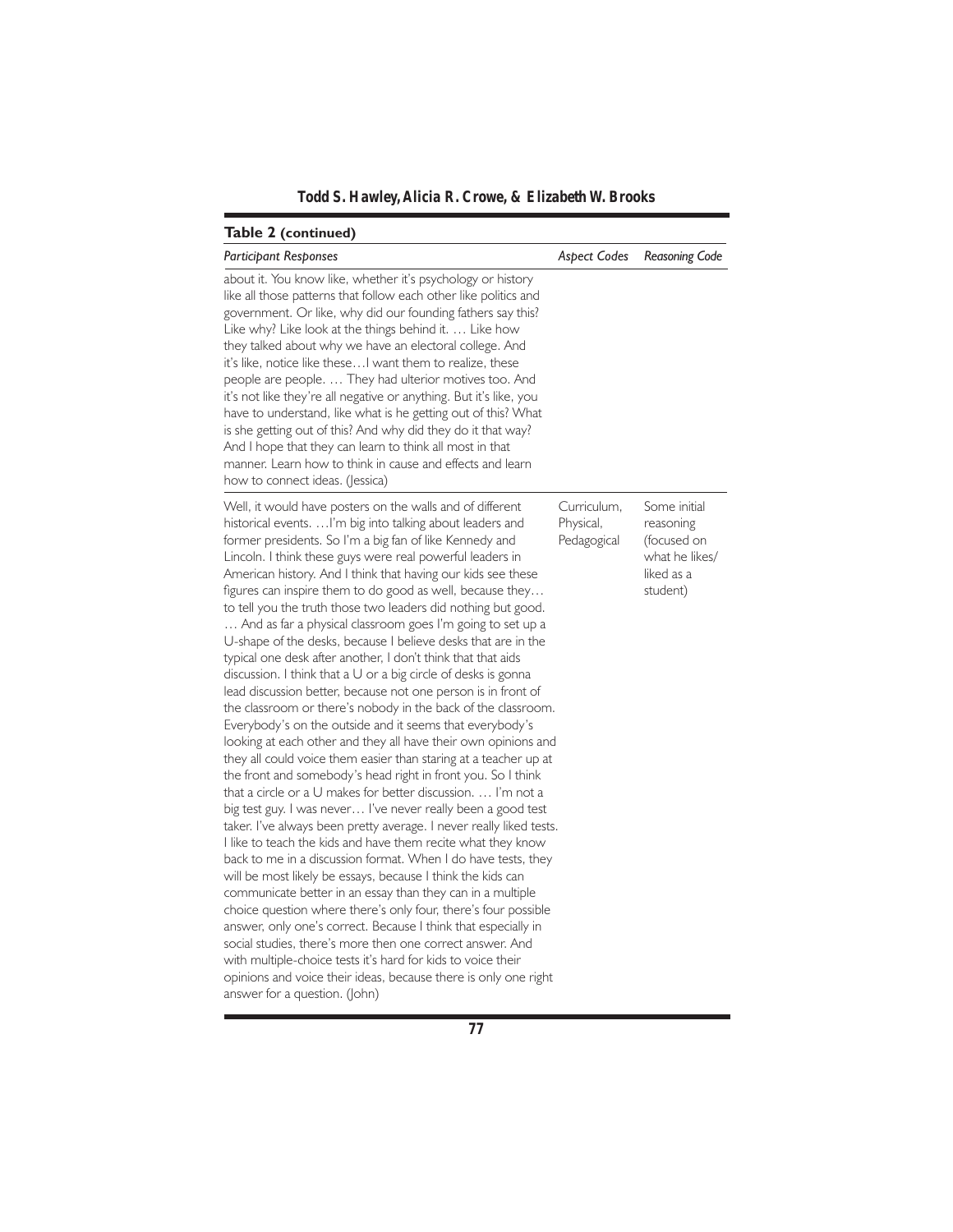## **Discussion**

 This study was designed to explore our prospective social studies teachers' apprenticeships of observation. Findings indicate that these prospective social studies teachers had varied experiences and the sense they made of those experiences differed. As a group, participants' memories, conceptions, and images were rather general, lacking a strong social studies connection. Although the candidates might appear to some to be quite similar on the surface, mostly male, almost all from Ohio, almost all from rural or suburban areas, and despite the persistence of a lack of focus on social studies, there were some differences where individuals were clearly beginning to see teaching social studies rather than just seeing teaching. Also, across the participants, evidence existed of some initial complexity of thinking about teaching. Though some saw teaching in quite simple ways others were beginning to see teaching in more complexways.Thisvariationisimportantforteacher educatorstounderstandbecause it influences the ways these teacher candidates experience our program and learn to teach. Though social studies teacher education programs might have many students who may seem very similar, it is important to begin to see the diversity within their experiences and consider that as their teachers.

 It isimportant to understand asteacher educatorsthat many prospective teachers may come with non-subject-specific conceptions of teaching. As a field, we may often think that because of the "apprenticeship of observation" our prospective teachers come with more understandings about social studies teaching than they actually do. Our findings indicate, that the apprenticeship of observation has taught them about teaching in general but it did not help them think deeply about social studies teaching. This suggests that as social studies teacher educators we should engage teacher candidates in thinking about both historical purposes for teaching social studies as well as their own purposes and rationales for teaching social studies. We can not merely have a methods class that is about methods only. This is unfair to our students (the prospective teachers) and their K-12 students. Providing methods to teach without these conversations about purpose may never help prospective social studies teacher move past thinking about teaching as general endeavor and move into thinking about teaching for democratic purposes.

Our findings reinforce our recognition of the importance of designing the structure, content, and process of our program in such a way that prospective teachers can consider their past experiences and reflect on what their memories mean for their work future social studies educators. Our findings support Britzman's (2003) assertion that, "teacher education must be conceived as more than a technocratic problem of training. Indeed, the problem is with this reduction" (p. 219). The process of teacher education is hard but important work and the methods course is a fundamental place to do more than provide only "methods."

Our findings also provide concrete examples of the diverse apprenticeships that Grossman (1991) recognized. These concrete examples illustrate a clear need for programs to plan for the aspects of the teaching of social studies that do not come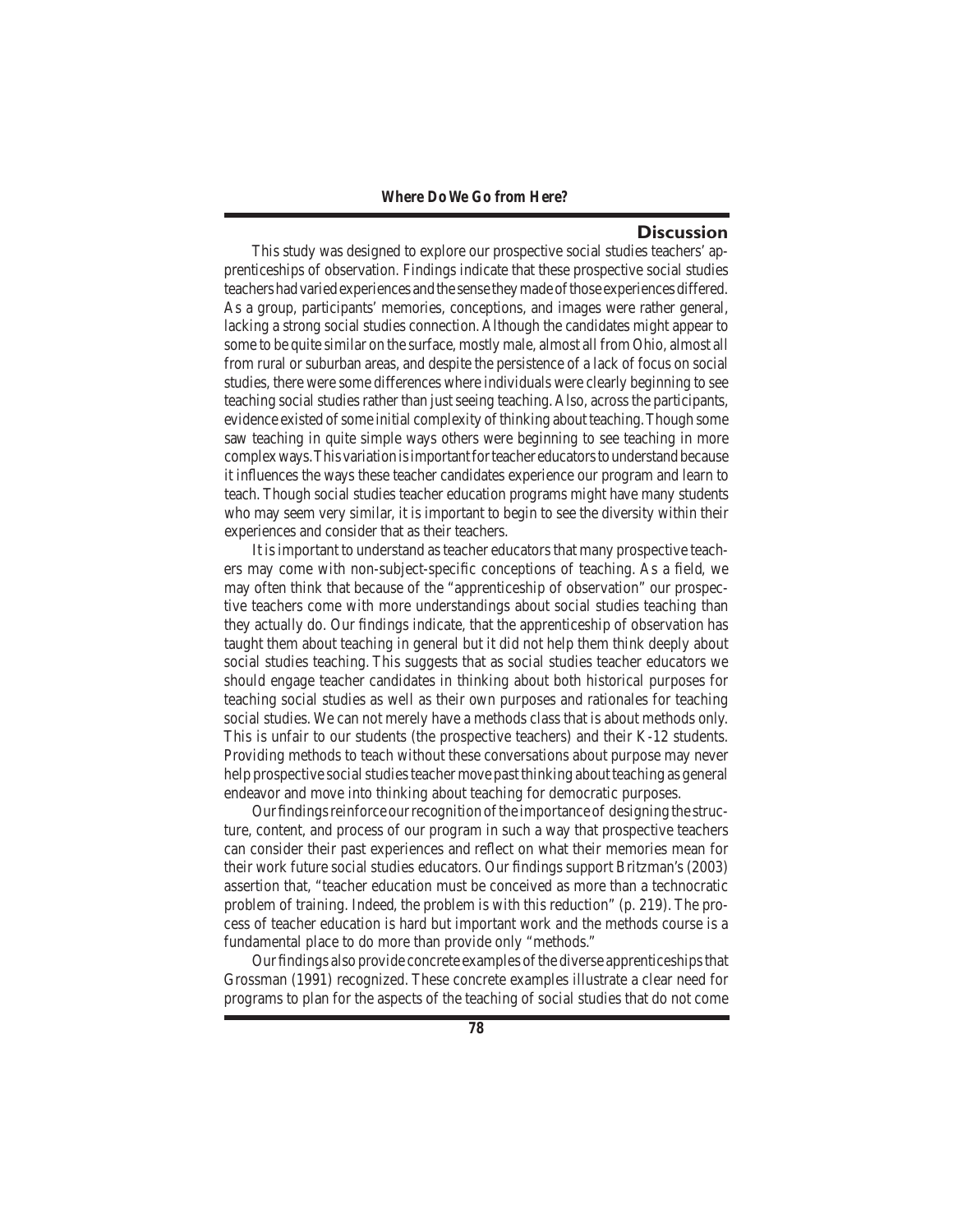from an apprenticeship of observation. These include exploring the purposes for teaching social studies, meanings of citizenship, and how curricular and pedagogical choices relate to both the purpose and definitions of citizenship.

 Teacher educators should begin to rethink and reconceptualize their programs to both build on and build from where their students begin. We suggest that selfstudy of teacher education practices is a powerful way for some to begin to explore who they are as social studies faculty, who their students are, what the program is doing, and how all this works together (Crowe, 2010). Though this part of the overall study is not a self-study, self-study was a key part of the larger study and the lessons learned about how the participants remembered their social studies experiences, what they saw as powerful social studies teaching and learning as they entered their first social studies teaching course, and how they envisioned their future classrooms provided us as the teacher educators with valuable understandings to continue to teach this group and future groups. Researching your own practice can be an important aspect of creating better programs.

Our findings address Adler's (2008) concerns that within studies of social studies teacher education we have done little more than recognize the power of beliefs on influencing prospective teachers' experiences in a program. The findings from this study begin to illustrate the variety with which prospective teachers begin social studiesmethods courses.Thememories, conceptions, andvisionsoftheparticipants from this study represent concrete examples of this variety for teacher educators to begin to consider as they plan coursework and programs.

 Seeing that prospective teachers begin methods courses with some sense of the complex nature of what they might consider tells us that from their first few years at the university they are starting to understand the importance of the student in teaching and that multiple factors go into what it means to teach. Some are beginning to connect initial reasons to their decisions but, for most, they are not yet able to articulate complex reasons for their choices and, like their recollections of teachers and social studies experiences, their reasons are not connected to a broader purpose for teaching social studies or broadly citizenship education.

 Together these varied aspects of where these prospective social studies teacher presents rich opportunities for programs to position prospective teachers to develop connections between memories of former social studies teachers, their visions for powerful social studies teaching and learning, and purposes for teaching social studies. So, where do we go from here?

One approach would be to develop structured assignments, readings, discussions in class and online, and field experiences. Together these structured assignments can be used to enable prospective social studies teachers to move from drawing on their memories of what they remember and liked about learning social studies as students to enacting their own pedagogy of powerful social studies teaching and learning.Teacher educators can enact a pedagogy designed to help prospective teachers draw on their develop understanding of how students learn social studies,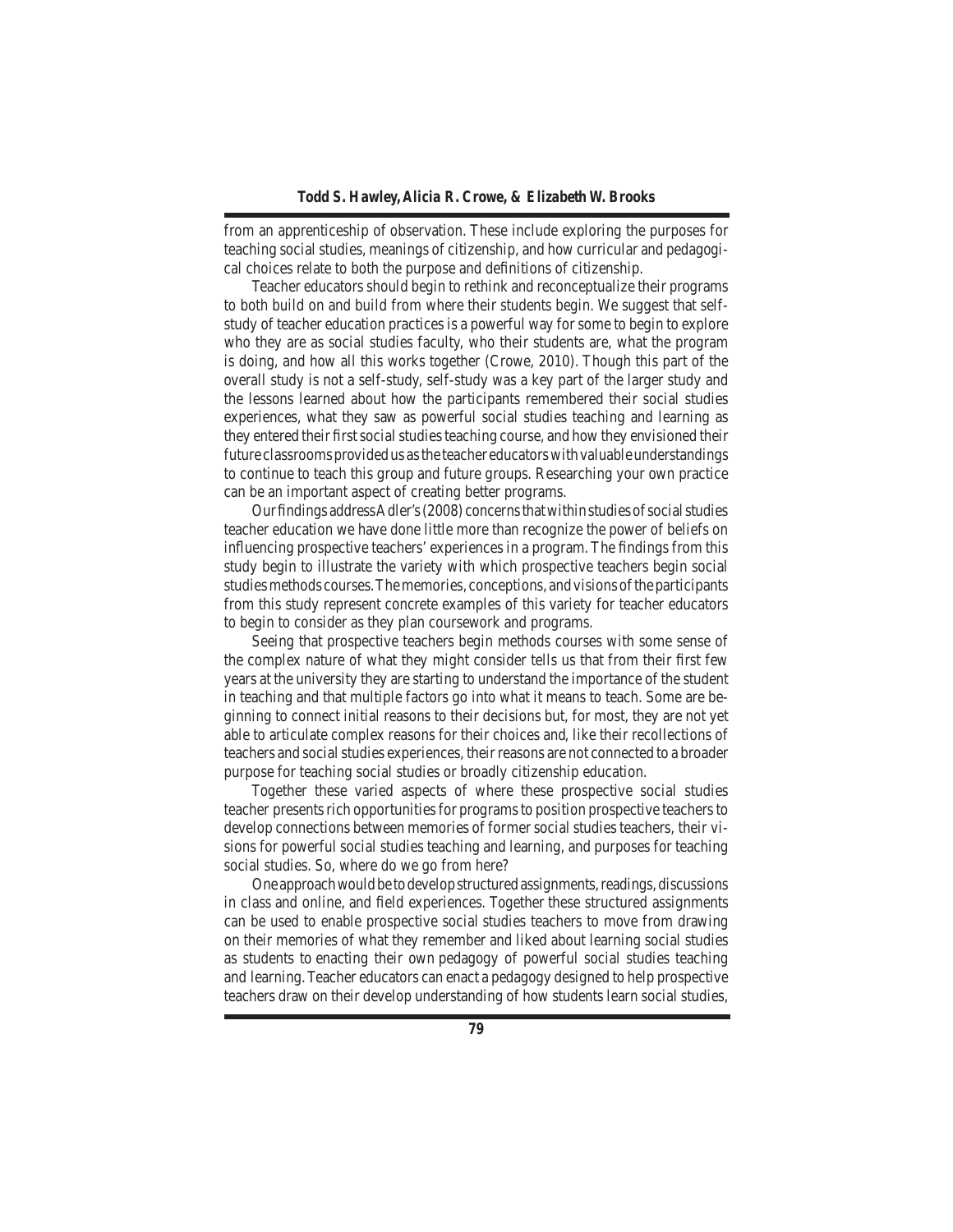how their purposes guide what and how they teach, and how their teaching can influence the development of democratic citizens.

 As one example, methods courses could begin with activities that engage the prospective teachers'memories and visions to help them make visible their apprenticeship and begin to interrogate these forthemselves.These activities could focus on helping the prospective teachers consider their experiences and how these experiences have shaped how they think about social studies teaching at this point. Important to this would be the connection to social studies teaching. These activities and conversations should also help these prospective teachers begin to grapple with notions of purposes for teaching social studies. So, in their exploration of their experiences, they could be presented with opportunities to explore their experiences while connecting those to purposes classic to the field of social studies education (i.e., Barr, Barth, & Shermis, 1978), explore multiple purposes and articulate what these might mean for them in practice.Then prospective teachers can begin to engage in discussions of any particular method, strategies, theory or idea being studied, discussion for example, by focusing on what that practice could look like in their future teaching, why they would use it, and how it fits into their ultimate democratic goals.

Adler  $(2008)$  stated that there is a lack of consensus in the field as to what social studies is. This is true. However, a clearly articulated focus on social studies within a program in some way is needed since prospective social studies teachers do not come to us with a clearly articulated focus on social studies.Teacher educators can do this by attending explicitly and directly to the subject area specifics of teaching in larger ways as well as class activities. This could take the form of designing a vision for a program guided by the faculty members' understanding of the purpose of social studies, ongoing consideration of what that vision means in practice, and an examination of how the members of the program enact the vision.

# **Conclusion**

 To conclude, we realized the need for more work on the apprenticeship of observation of prospective social studies teachers to better teach these future teachers. Findings indicate variation in the apprenticeships of observation that prospective teachers arrive in social studies methods courses with. In the same group, some prospective teaches may be able to articulate little to no connection to social studies while some of their peers may be beginning to connect the teaching of social studies to broader purposes. At the same time, some of these prospective teachers may see little beyond the surface actions of what a teacher does while others are beginning to make connections among teacher actions and decisions, student learning, and the subject area. Teacher educators can take these findings as an example of the diverse influence of the apprenticeship of observation has on our prospective teachers asthey enter our programs.We should take this as an opportunity to design and structure coursework and programs to make the most of this diversity.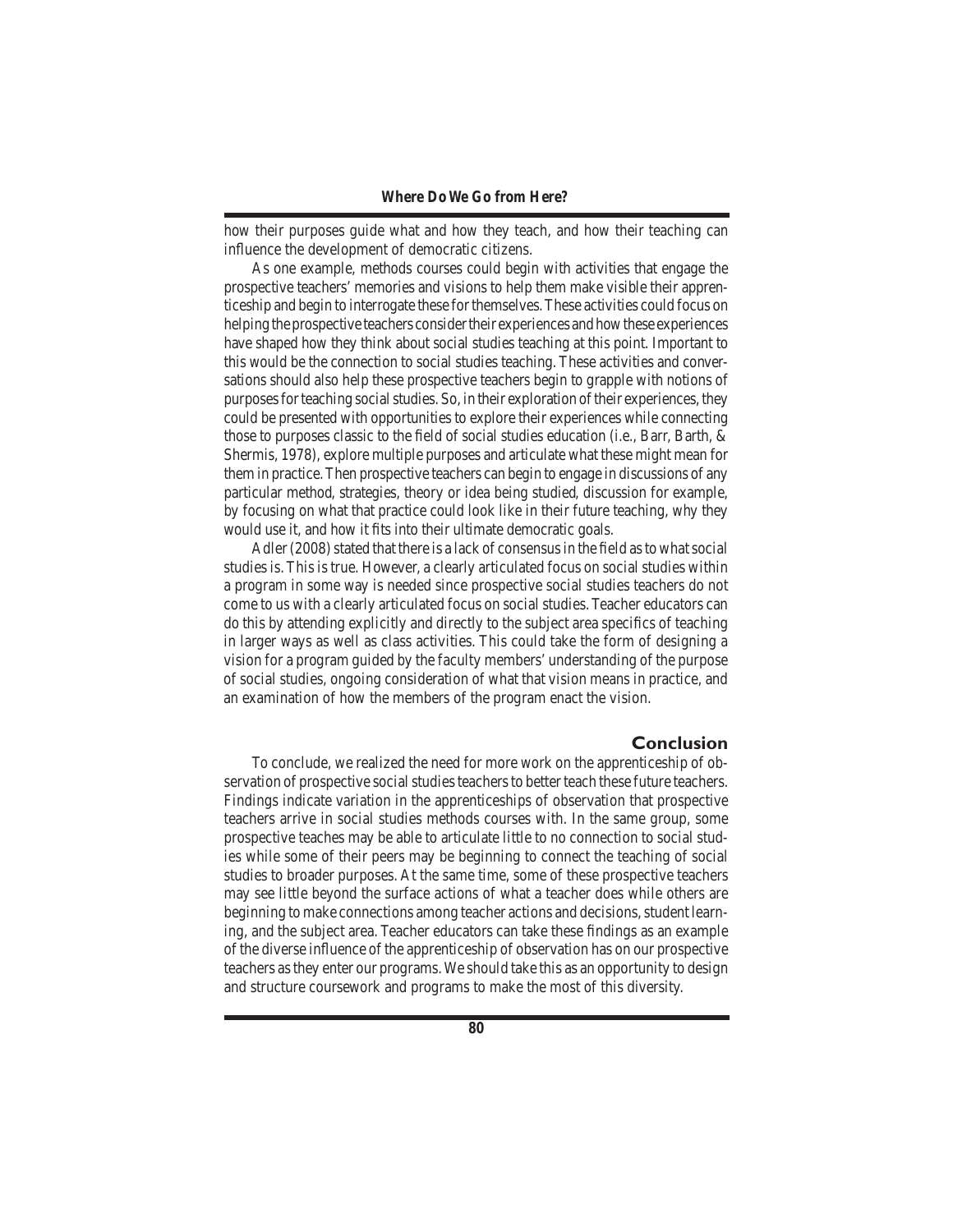#### **Notes**

<sup>1</sup> All names are pseudonyms to protect the participants' identities. Participants chose their own names for this study.

<sup>2</sup> During analysis we found that the "powerful" question was not asked in one of the interviews making the total number 18 instead of 19.

### **References**

- Adler, S. (1991). The education of social studies teachers. In J. Shaver (Ed.), *Handbook of research on social studies teaching and learning* (pp. 210-221). New York: Macmillan.
- Adler, S. (2008). The education of social studies teachers. In L. S. Levstik & C. A. Tyson (Eds.), *Handbook of research in social studies education (pp. 329-351). New York: Routledge.*
- Armento, B. (1996). The professional development of social studies educators. In J. Sikula, T. J. Buttery, & E. Guyton, (Eds.), *Handbook of research on teacher education* (2nd ed., pp. 485-502). New York: Simon & Schuster Macmillan.
- Banks, J.A. & Parker, W.C. (1990). Social studies teacher education. In W.R. Houston (Ed.), *Handbook of research in teacher education* (pp. 674-686). New York: Macmillan.
- Barr, R. D., Barth, J. L., & Shermis, S. S. (1978). *The nature of the social studies.* Palm Springs, CA: ETC Publications.
- Borko, H., Whitcomb, J. A., & Byrnes, K. (2008). Genres of research in teacher education. In M. Cochran-Smith, S. Feiman-Nemser, D. J. McIntyre, & K. E. Demers (Eds.), *Handbook of research on teacher education: Enduring questions in changing contexts* (pp. 1017-1049). New York: Routledge.
- Britzman, D.T.(2003). *Practice makes practice: A critical study of learning to teach*.Albany, NY: State University of New York Press.
- Burr, V. (2003). *Social constructionism* (2nd ed.). New York: Routledge.
- Cochran-Smith, M., & Fries, K. (2005). Researching teacher education in changing times: Politics and paradigms. In M. Cochran-Smith & K. M. Zeichner (Eds.), *Studying teacher education: The report of the AERA panel on research and teacher education* (pp. 69-109). Mahwah, NJ: Lawrence Erlbaum Associates.
- Cochran-Smith, M., & Lytle, S. L. (2009). *Inquiry as stance: Practitioner research for the next generation.* New York: Teachers College Press.
- Conklin, H. G. (2008). Promise and problems in two divergent pathways: Preparing social studies teachers for the middle school level. *Theory and Research in Social Education, 36*(1), 591-620.
- Clift, R. T., & Brady, P. (2005). Research on methods courses and field experiences. In M. Cochran-Smith & K. M. Zeichner (Eds.), *Studying teacher education: The report of the AERA panel on research and teacher education* (pp. 309-424). Washington, DC: Lawrence Erlbaum Associates.
- Crotty, M. (2003). *The foundations of social research: Meaning and perspective in the research process*. Thousand Oaks, CA: Sage.
- Crowe,A.R.(Ed.).(2010). *Advancing social studies education through self-study methodology: The power, promise, and use of self-study in social studies education*. Dordrecht, The Netherlands: Springer.
- Feiman-Nemser,S.(2001).Frompreparationtopractice:Designinga continuumtostrengthen and sustain teaching. *Teachers College Record, 103*(6), 1013-1055.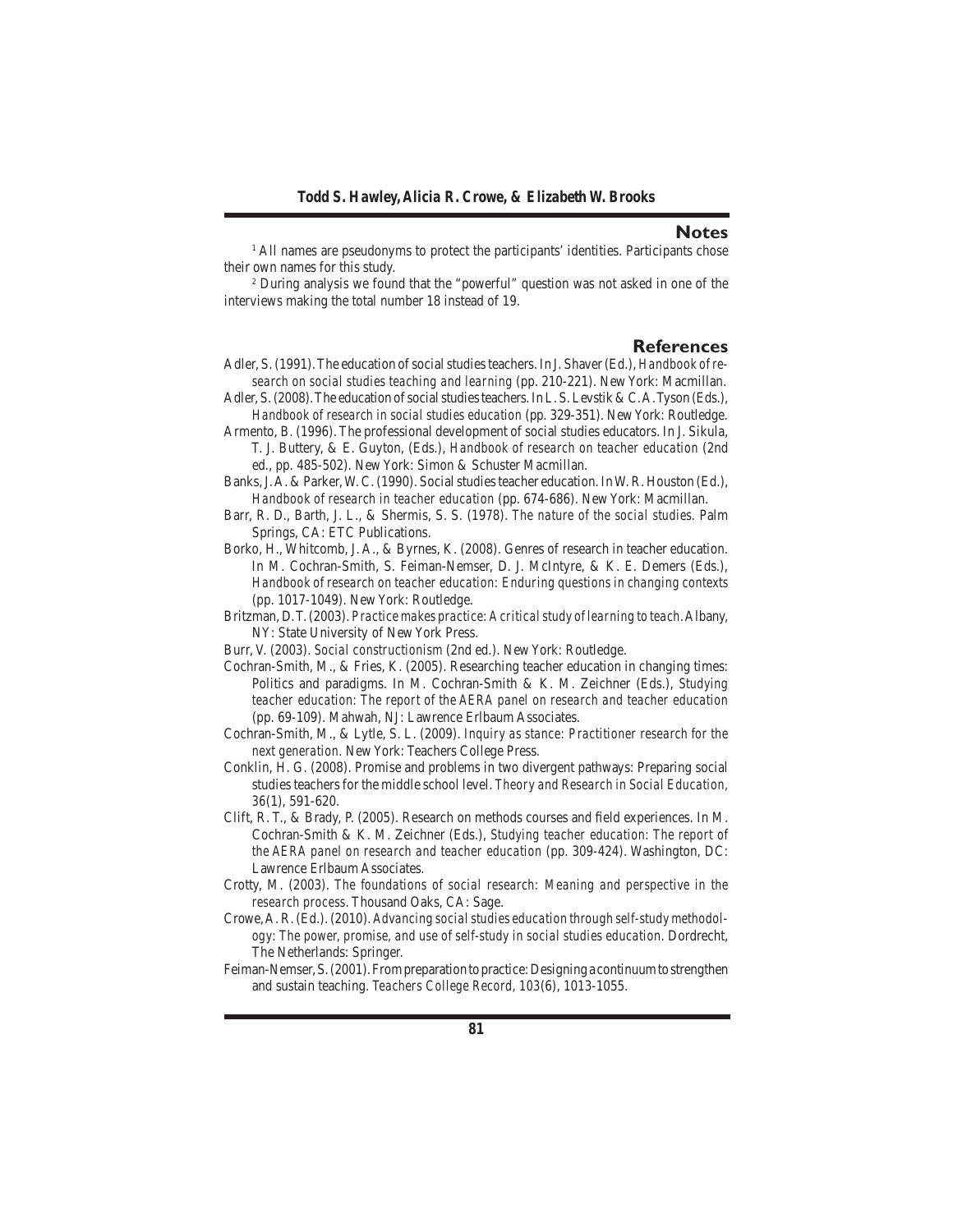- Korthagen, F. A. J., in cooperation with Kessels, J., Koster, B., Lagerwerf, B., & Wubbels, T. (2001). *Linking practice and theory: The pedagogy of realistic teacher education.* Mahweh, NJ: Lawrence Erlbaum Associates.
- Kagan,D.M.(1992).Professional growth amongprospective andbeginning teachers.*Review of Educational Research, 62*(2), 129-169.
- Keiper,T.,Harwood,A.,&Larson,B.E.(2000).Prospective teachers'perceptions ofinfusing computer technology onto social studies instruction. *Theory and Research in Social Education, 28*(4), 566-579.
- Labaree, D. F. (2000). On the nature of teaching and teacher education: Difficult practices that look easy. *Journal of Teacher Education, 51*(3) 228-233.
- Lortie, D. C. (2002). *Schoolteacher* (2nd ed.). Chicago: University of Chicago Press.
- Molebash, P. E. (2002). Prospective teacher perceptions of a technology-enriched methods course. *Contemporary Issues in Technology and Teacher Education, 3*(2), 146-171.
- Pajares, M. F. (1992). Teachers' beliefs and educational research: Cleaning up a messy construct. *Review of Educational Research, 62*(3), 207-332*.*
- Patton, M. Q. (2002). *Qualitative research & evaluation methods* (3<sup>rd</sup> ed.). Thousand Oaks, CA: Sage.
- Richardson,V. (1996).The role of attitudes and beliefsin learning to teach. In J. Sikula (Ed.), *Handbook of research on teacher education* (pp. 102-119). New York: Macmillan.
- Segall, A. (2002). *Disturbing practice: Reading teacher education as text*. NewYork: Peter Lang.
- Slekar,T. D.(1998).Epistemological entanglements: Preservice elementary school teachers' "Apprenticeship of Observation" and the teaching of History. *Theory and Research in Social Education, 26*(4), 485-507.
- Wideen, M., Mayer-Smith, J., & Moon, B. (1998). A critical analysis of the research on learning to teach: Making the case for an ecological perspective on inquiry. *Review of Educational Research, 68*, 130-178.
- Yeager, E. A. (1997). Teaching historical thinking in the social studies methods course. *Social Studies, 88*(3), 121-126.
- Zeichner, K. M. (1999).The new scholarship of teacher education. *Educational Leadership, 28*(9), 4-15.

#### **Appendix** *Initial Interview Questions*

 Before beginning the interview please read the following statement: "Thank you for agreeing to participate in thisinterview. Please know that you have the right to not answer any questions that make you uncomfortable or that you simply do not wish to answer. Please let me know if you would like to skip to the next question at any time during this interview."

 1. I would like to start by having you say some things about your own background. Could you talk about your family and how you were raised?

 2. Tell me about your experience as a high school student.

 3.What do you remember about yoursocialstudies classes?What do you remember about your social studies teachers? What do you remember about the content of your social studies classes? What do you remember about how you were taught the content of your social studies classes? What social studies courses did you take in middle school/high school/college?